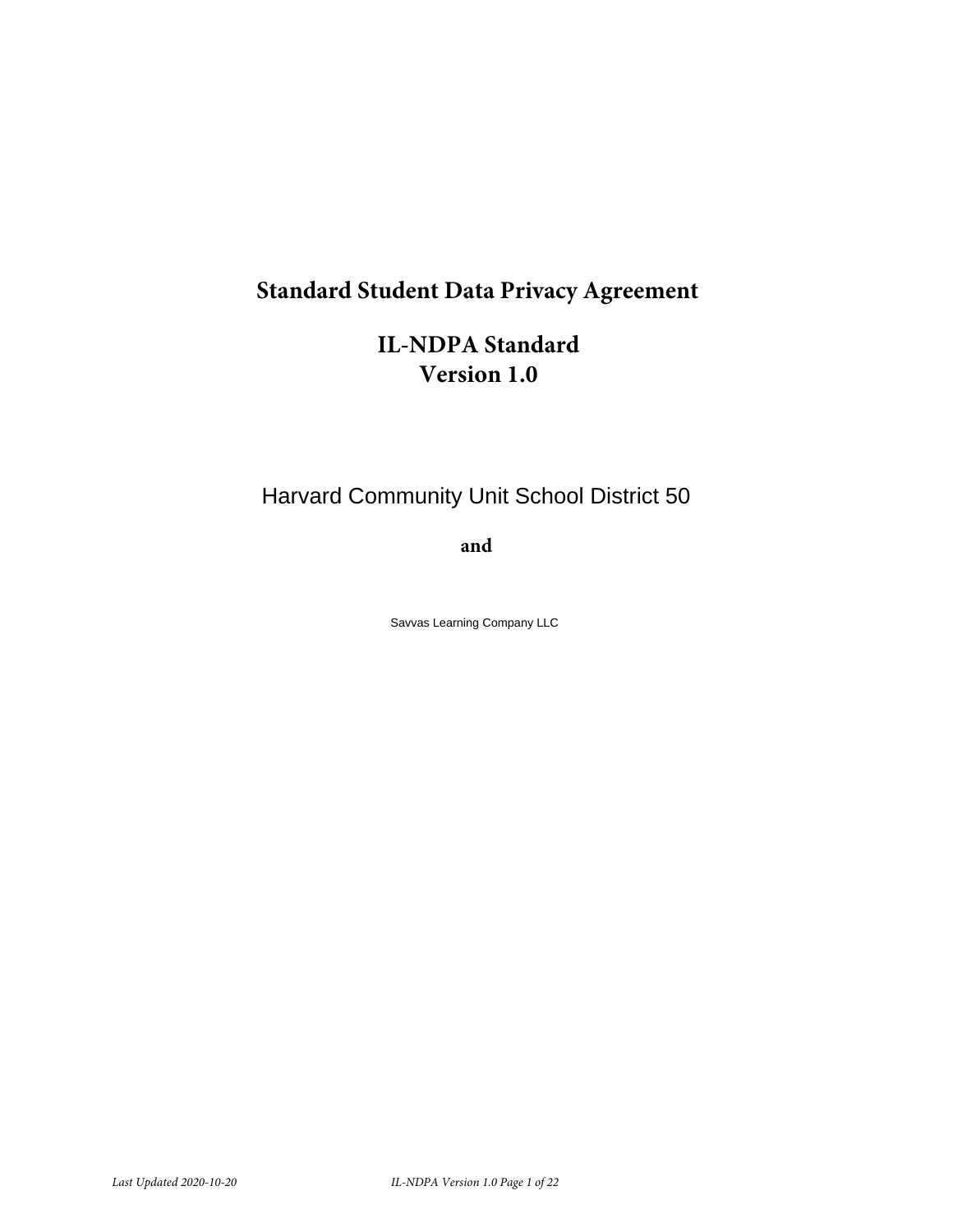This Student Data Privacy Agreement ("**DPA**") is entered into on the date of full execution (the "**Effective Date**") and is entered into by and between:

[Harvard Community Unit School Distric], located at [ <sup>401 N. Division St. Harvard, IL</sup> ] (the "**Local Education Agency**" or "**LEA**") and [Savvas Learning Company LLC], located at [15 E. Midland Ave., Suite 502, ] (the "**Provider"**).

**WHEREAS**, the Provider is providing educational or digital services to LEA.

**WHEREAS**, the Provider and LEA recognize the need to protect personally identifiable student information and other regulated data exchanged between them as required by applicable laws and regulations, such as the Family Educational Rights and Privacy Act ("**FERPA**") at 20 U.S.C. § 1232g (34 CFR Part 99); the Children's Online Privacy Protection Act ("COPPA") at 15 U.S.C. § 6501-6506 (16 CFR Part 312), applicable state privacy laws and regulations and

**WHEREAS**, the Provider and LEA desire to enter into this DPA for the purpose of establishing their respective obligations and duties in order to comply with applicable laws and regulations.

**NOW THEREFORE**, for good and valuable consideration, LEA and Provider agree as follows:

1. A description of the Services to be provided, the categories of Student Data that may be provided by LEA to Provider, and other information specific to this DPA are contained in the Standard Clauses hereto.

### 2. **Special Provisions.** *Check if Required*

 If checked, the Supplemental State Terms and attached hereto as **Exhibit "G"** are hereby incorporated by reference into this DPA in their entirety. ✔

 If checked, LEA and Provider agree to the additional terms or modifications set forth in **Exhibit "H". (Optional)** ✔

 If Checked, the Provider, has signed **Exhibit "E"** to the Standard Clauses, otherwise known as General Offer of Privacy Terms ✔

- 3. In the event of a conflict between the SDPC Standard Clauses, the State or Special Provisions will control. In the event there is conflict between the terms of the DPA and any other writing, including, but not limited to the Service Agreement and Provider Terms of Service or Privacy Policy the terms of this DPA shall control.
- 4. This DPA shall stay in effect for three years. Exhibit E will expire 3 years from the date the original DPA was signed.
- 5. The services to be provided by Provider to LEA pursuant to this DPA are detailed in **Exhibit "A"** (the "**Services**").
- 6. **Notices**. All notices or other communication required or permitted to be given hereunder may be given via e-mail transmission, or first-class mail, sent to the designated representatives below.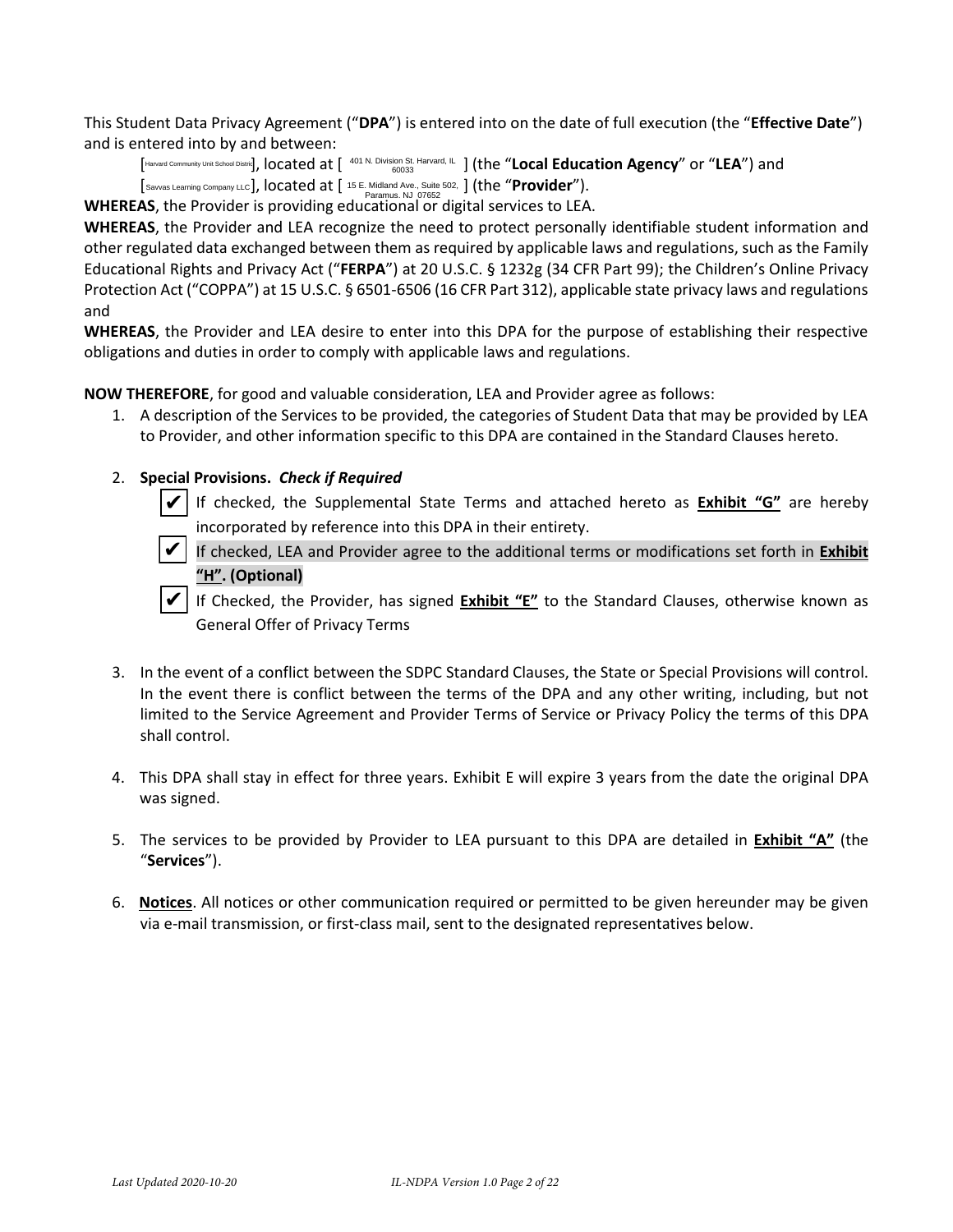The designated representative for the LEA for this DPA is:

| Name: John Hummel                             | <sub>Title:</sub> Director of Technology |
|-----------------------------------------------|------------------------------------------|
| Address: 401 N. Division St. Harvard IL 60033 |                                          |
| Phone: 8159434022                             | $_{Email:}$ jhummel@cusd50.org           |
|                                               |                                          |

| The designated representative for the Provider for this DPA is: |                                            |  |  |
|-----------------------------------------------------------------|--------------------------------------------|--|--|
| Name: Jeff Burklo                                               | Title: Director, Data Privacy and Security |  |  |
| Address: 15 E. Midland Ave., Suite 502, Paramus, NJ 07652       |                                            |  |  |
| Phone: (210) 861-6235                                           | $_{\text{Email:}}$ Jeff.Burklo@Savvas.com  |  |  |

**IN WITNESS WHEREOF**, LEA and Provider execute this DPA as of the Effective Date.

| LEA: Harvard Community Unit School District 50 |                                        |
|------------------------------------------------|----------------------------------------|
| By:                                            | Date:                                  |
| Printed Name: <u>John</u> Hummed               | Title/Position: Director of Technology |
|                                                |                                        |

| <b>Provider:</b> Savvas Learning Company LLC             |                                     |
|----------------------------------------------------------|-------------------------------------|
| Kevin Schutz<br>By: Kevin Schutz (Jan 8, 2021 10:20 MST) | $_{\text{Date:}}$ Jan 8, 2021       |
| Printed Name: Kevin Schutz                               | Title/Position: VP & Senior Counsel |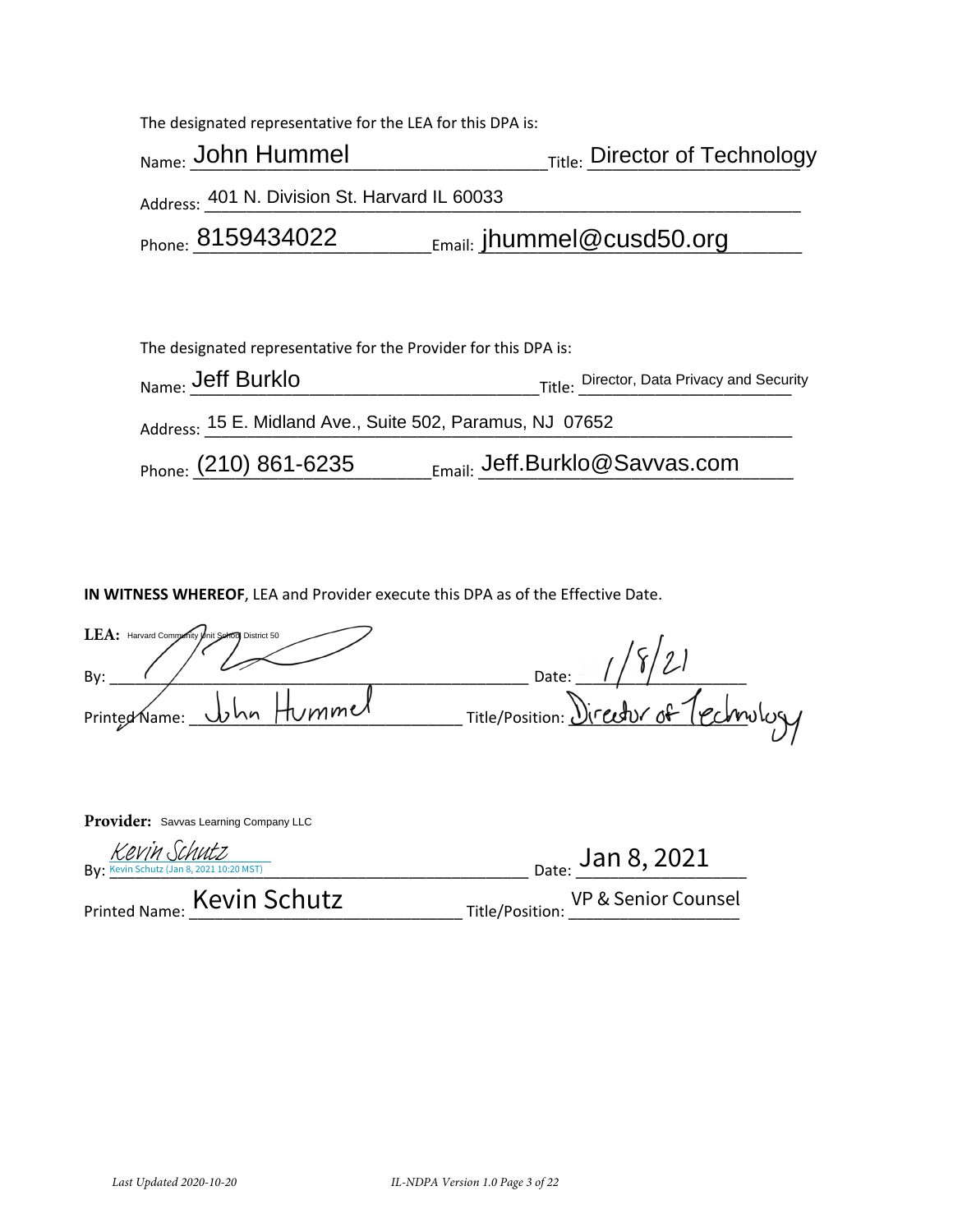#### **STANDARD CLAUSES**

Version 1.0

### **ARTICLE I: PURPOSE AND SCOPE**

- **1. Purpose of DPA**. The purpose of this DPA is to describe the duties and responsibilities to protect Student Data including compliance with all applicable federal, state, and local privacy laws, rules, and regulations, all as may be amended from time to time. In performing these services, the Provider shall be considered a School Official with a legitimate educational interest, and performing services otherwise provided by the LEA. Provider shall be under the direct control and supervision of the LEA, with respect to its use of Student Data
- **2. Student Data to Be Provided**. In order to perform the Services described above, LEA shall provide Student Data as identified in the Schedule of Data, attached hereto as **Exhibit "B"**.
- **3. DPA Definitions**. The definition of terms used in this DPA is found in **Exhibit "C".** In the event of a conflict, definitions used in this DPA shall prevail over terms used in any other writing, including, but not limited to the Service Agreement, Terms of Service, Privacy Policies etc.

### **ARTICLE II: DATA OWNERSHIP AND AUTHORIZED ACCESS**

- **1. Student Data Property of LEA**. All Student Data transmitted to the Provider pursuant to the Service Agreement is and will continue to be the property of and under the control of the LEA. The Provider further acknowledges and agrees that all copies of such Student Data transmitted to the Provider, including any modifications or additions or any portion thereof from any source, are subject to the provisions of this DPA in the same manner as the original Student Data. The Parties agree that as between them, all rights, including all intellectual property rights in and to Student Data contemplated per the Service Agreement, shall remain the exclusive property of the LEA. For the purposes of FERPA, the Provider shall be considered a School Official, under the control and direction of the LEA as it pertains to the use of Student Data, notwithstanding the above.
- **2. Parent Access**. To the extent required by law the LEA shall establish reasonable procedures by which a parent, legal guardian, or eligible student may review Education Records and/or Student Data correct erroneous information, and procedures for the transfer of student-generated content to a personal account, consistent with the functionality of services. Provider shall respond in a reasonably timely manner (and no later than forty five (45) days from the date of the request or pursuant to the time frame required under state law for an LEA to respond to a parent or student, whichever is sooner) to the LEA's request for Student Data in a student's records held by the Provider to view or correct as necessary. In the event that a parent of a student or other individual contacts the Provider to review any of the Student Data accessed pursuant to the Services, the Provider shall refer the parent or individual to the LEA, who will follow the necessary and proper procedures regarding the requested information.
- **3. Separate Account**. If Student-Generated Content is stored or maintained by the Provider, Provider shall, at the request of the LEA, transfer, or provide a mechanism for the LEA to transfer, said Student-Generated Content to a separate account created by the student.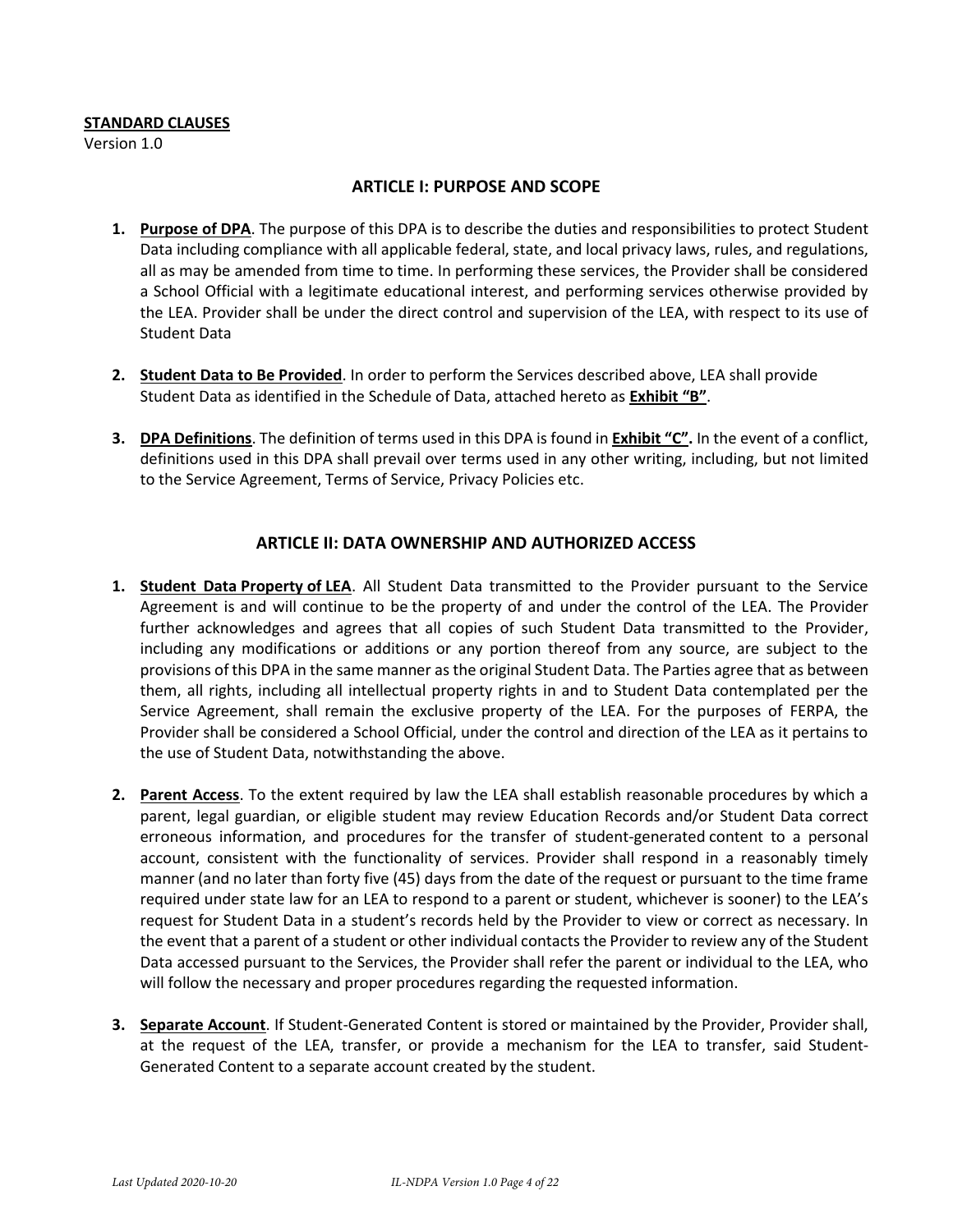- **4. Law Enforcement Requests**. Should law enforcement or other government entities ("Requesting Party(ies)") contact Provider with a request for Student Data held by the Provider pursuant to the Services, the Provider shall notify the LEA in advance of a compelled disclosure to the Requesting Party, unless lawfully directed by the Requesting Party not to inform the LEA of the request.
- **5. Subprocessors**. Provider shall enter into written agreements with all Subprocessors performing functions for the Provider in order for the Provider to provide the Services pursuant to the Service Agreement, whereby the Subprocessors agree to protect Student Data in a manner no less stringent than the terms of this DPA.

### **ARTICLE III: DUTIES OF LEA**

- **1. Provide Data in Compliance with Applicable Laws**. LEA shall provide Student Data for the purposes of obtaining the Services in compliance with all applicable federal, state, and local privacy laws, rules, and regulations, all as may be amended from time to time.
- **2. Annual Notification of Rights**. If the LEA has a policy of disclosing Education Records and/or Student Data under FERPA (34 CFR § 99.31(a)(1)), LEA shall include a specification of criteria for determining who constitutes a school official and what constitutes a legitimate educational interest in its annual notification of rights.
- **3. Reasonable Precautions**. LEA shall take reasonable precautions to secure usernames, passwords, and any other means of gaining access to the services and hosted Student Data.
- **4. Unauthorized Access Notification**. LEA shall notify Provider promptly of any known unauthorized access. LEA will assist Provider in any efforts by Provider to investigate and respond to any unauthorized access.

### **ARTICLE IV: DUTIES OF PROVIDER**

- **1. Privacy Compliance**. The Provider shall comply with all applicable federal, state, and local laws, rules, and regulations pertaining to Student Data privacy and security, all as may be amended from time to time.
- **2. Authorized Use**. The Student Data shared pursuant to the Service Agreement, including persistent unique identifiers, shall be used for no purpose other than the Services outlined in Exhibit A or stated in the Service Agreement and/or otherwise authorized under the statutes referred to herein this DPA.
- **3. Provider Employee Obligation**. Provider shall require all of Provider's employees and agents who have access to Student Data to comply with all applicable provisions of this DPA with respect to the Student Data shared under the Service Agreement. Provider agrees to require and maintain an appropriate confidentiality agreement from each employee or agent with access to Student Data pursuant to the Service Agreement.
- **4. No Disclosure**. Provider acknowledges and agrees that it shall not make any re-disclosure of any Student Data or any portion thereof, including without limitation, user content or other non-public information and/or personally identifiable information contained in the Student Data other than as directed or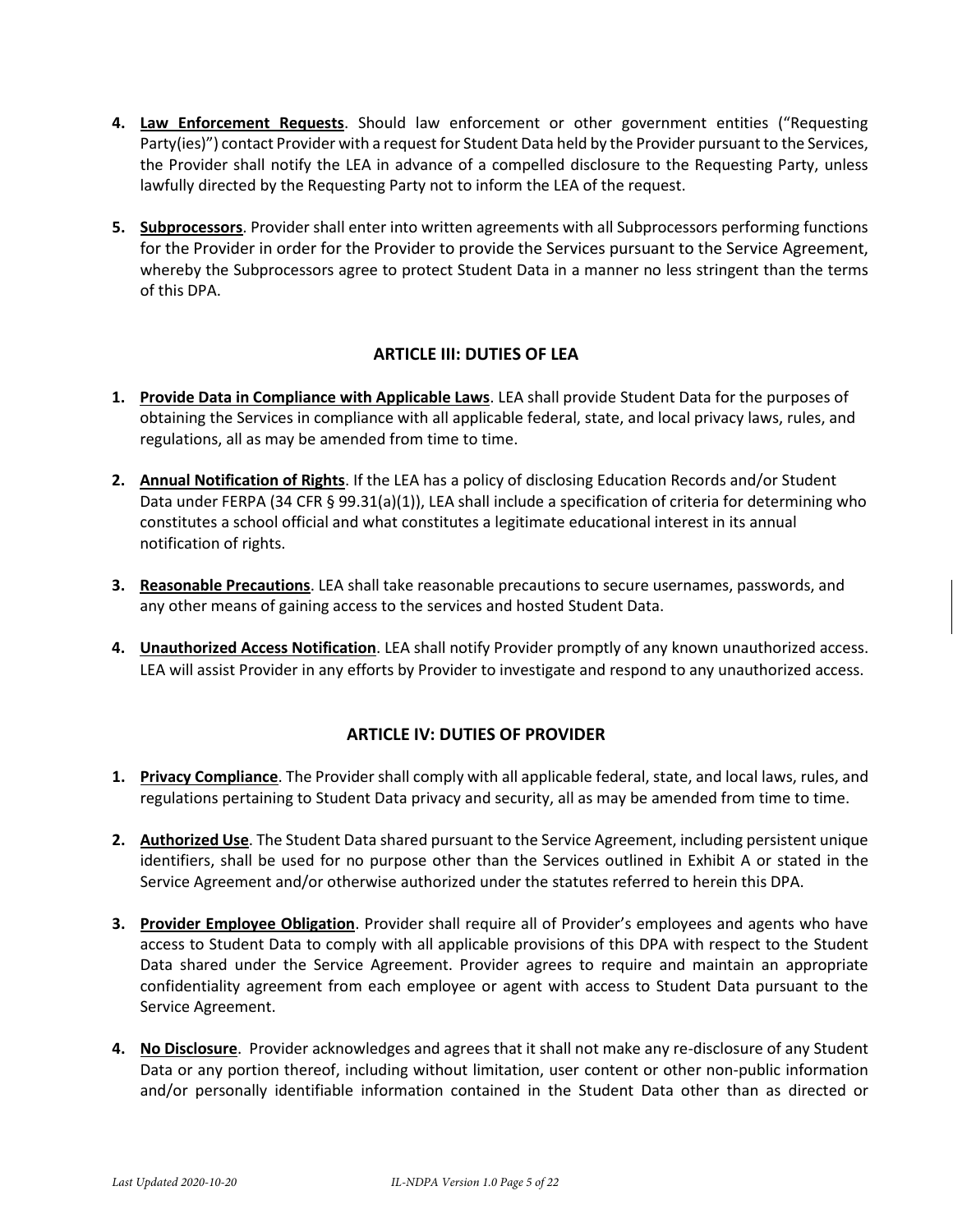permitted by the LEA or this DPA. This prohibition against disclosure shall not apply to aggregate summaries of De-Identified information, Student Data disclosed pursuant to a lawfully issued subpoena or other legal process, or to subprocessors performing services on behalf of the Provider pursuant to this DPA. Provider will not Sell Student Data to any third party.

- **5. De-Identified Data**: Provider agrees not to attempt to re-identify de-identified Student Data. De-Identified Data may be used by the Provider for those purposes allowed under FERPA and the following purposes: (1) assisting the LEA or other governmental agencies in conducting research and other studies; and (2) research and development of the Provider's educational sites, services, or applications, and to demonstrate the effectiveness of the Services; and (3) for adaptive learning purpose and for customized student learning. Provider's use of De-Identified Data shall survive termination of this DPA or any request by LEA to return or destroy Student Data. Except for Subprocessors, Provider agrees not to transfer deidentified Student Data to any party unless (a) that party agrees in writing not to attempt re-identification, and (b) prior written notice has been given to the LEA who has provided prior written consent for such transfer. Prior to publishing any document that names the LEA explicitly or indirectly, the Provider shall obtain the LEA's written approval of the manner in which de-identified data is presented.
- **6. Disposition of Data**. Upon written request from the LEA, Provider shall dispose of or provide a mechanism for the LEA to transfer Student Data obtained under the Service Agreement, within sixty (60) days of the date of said request and according to a schedule and procedure as the Parties may reasonably agree. Upon termination of this DPA, if no written request from the LEA is received, Provider shall dispose of all Student Data after providing the LEA with reasonable prior notice. The duty to dispose of Student Data shall not extend to Student Data that had been De-Identified or placed in a separate student account pursuant to section II 3. The LEA may employ a "Directive for Disposition of Data" form, a copy of which is attached hereto as **Exhibit "D"**. If the LEA and Provider employ Exhibit "D," no further written request or notice is required on the part of either party prior to the disposition of Student Data described in Exhibit "D.
- **7. Advertising Limitations.** Provider is prohibited from using, disclosing, or selling Student Data to (a) inform, influence, or enable Targeted Advertising; or (b) develop a profile of a student, family member/guardian or group, for any purpose other than providing the Service to LEA. This section does not prohibit Provider from using Student Data (i) for adaptive learning or customized student learning (including generating personalized learning recommendations); or (ii) to make product recommendations to teachers or LEA employees; or (iii) to notify account holders about new education product updates, features, or services or from otherwise using Student Data as permitted in this DPA and its accompanying exhibits

## **ARTICLE V: DATA PROVISIONS**

- **1. Data Storage**. Where required by applicable law, Student Data shall be stored within the United States. Upon request of the LEA, Provider will provide a list of the locations where Student Data is stored.
- **2. Audits.** No more than once a year, or following unauthorized access, upon receipt of a written request from the LEA with at least ten (10) business days' notice and upon the execution of an appropriate confidentiality agreement, the Provider will allow the LEA to audit the security and privacy measures that are in place to ensure protection of Student Data or any portion thereof as it pertains to the delivery of services to the LEA . The Provider will cooperate reasonably with the LEA and any local, state, or federal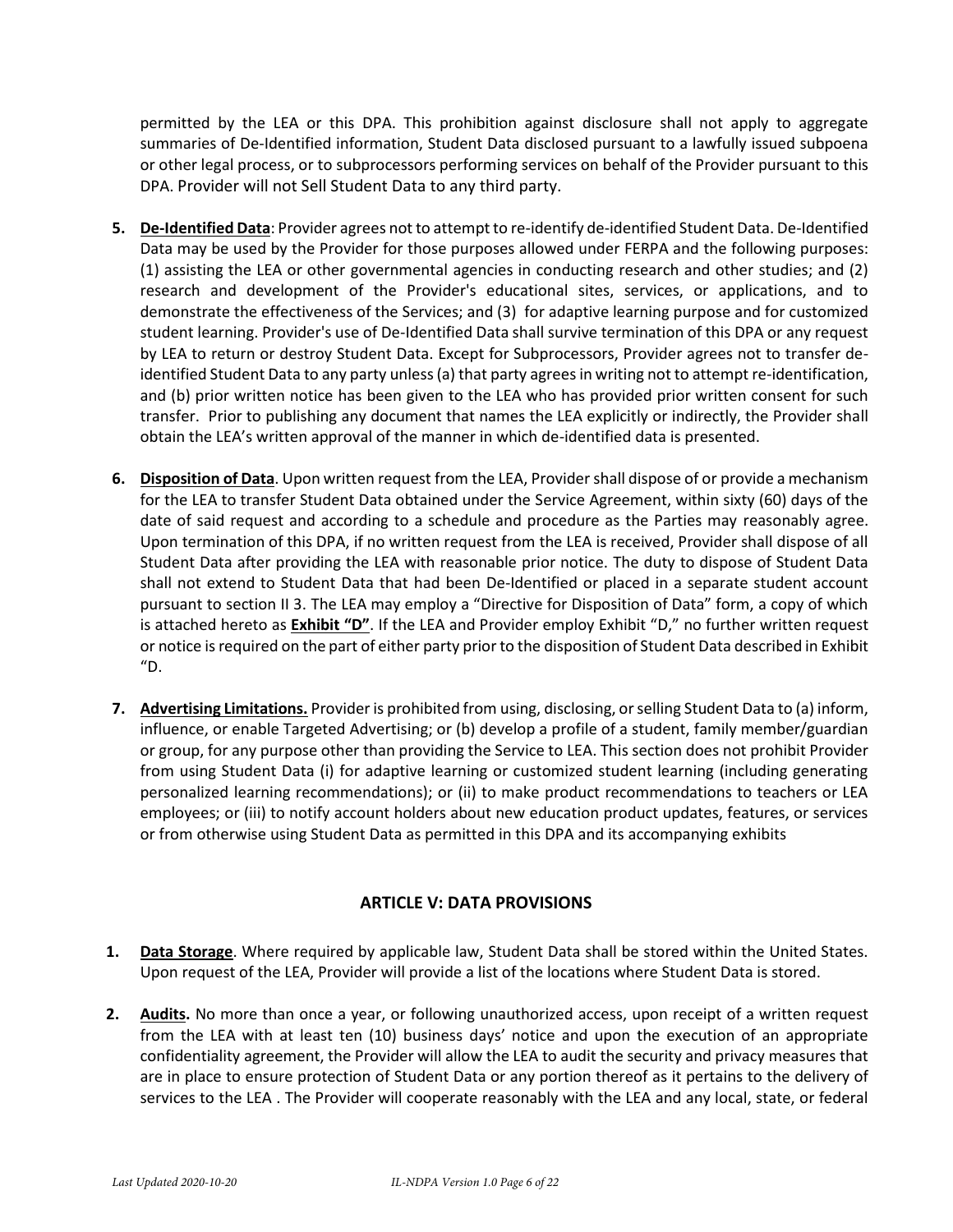agency with oversight authority or jurisdiction in connection with any audit or investigation of the Provider and/or delivery of Services to students and/or LEA, and shall provide reasonable access to the Provider's facilities, staff, agents and LEA's Student Data and all records pertaining to the Provider, LEA and delivery of Services to the LEA. Failure to reasonably cooperate shall be deemed a material breach of the DPA.

- **3. Data Security**. The Provider agrees to utilize administrative, physical, and technical safeguards designed to protect Student Data from unauthorized access, disclosure, acquisition, destruction, use, or modification. The Provider shall adhere to any applicable law relating to data security. The provider shall implement an adequate Cybersecurity Framework based on one of the nationally recognized standards set forth set forth in **Exhibit "F"**. Exclusions, variations, or exemptions to the identified Cybersecurity Framework must be detailed in an attachment to **Exhibit "H"**. Additionally, Provider may choose to further detail its security programs and measures that augment or are in addition to the Cybersecurity Framework in **Exhibit "F"**. Provider shall provide, in the Standard Schedule to the DPA, contact information of an employee who LEA may contact if there are any data security concerns or questions.
- **4. Data Breach**. In the event of an unauthorized release, disclosure or acquisition of Student Data that compromises the security, confidentiality or integrity of the Student Data maintained by the Provider the Provider shall provide notification to LEA within seventy-two (72) hours of confirmation of the incident, unless notification within this time limit would disrupt investigation of the incident by law enforcement. In such an event, notification shall be made within a reasonable time after the incident. Provider shall follow the following process:
	- (1) The security breach notification described above shall include, at a minimum, the following information to the extent known by the Provider and as it becomes available:
		- i. The name and contact information of the reporting LEA subject to this section.
		- ii. A list of the types of personal information that were or are reasonably believed to have been the subject of a breach.
		- iii. If the information is possible to determine at the time the notice is provided, then either (1) the date of the breach, (2) the estimated date of the breach, or (3) the date range within which the breach occurred. The notification shall also include the date of the notice.
		- iv. Whether the notification was delayed as a result of a law enforcement investigation, if that information is possible to determine at the time the notice is provided; and
		- v. A general description of the breach incident, if that information is possible to determine at the time the notice is provided.
	- (2) Provider agrees to adhere to all federal and state requirements with respect to a data breach related to the Student Data, including, when appropriate or required, the required responsibilities and procedures for notification and mitigation of any such data breach.
	- (3) Provider further acknowledges and agrees to have a written incident response plan that reflects best practices and is consistent with industry standards and federal and state law for responding to a data breach, breach of security, privacy incident or unauthorized acquisition or use of Student Data or any portion thereof, including personally identifiable information and agrees to provide LEA, upon request, with a summary of said written incident response plan.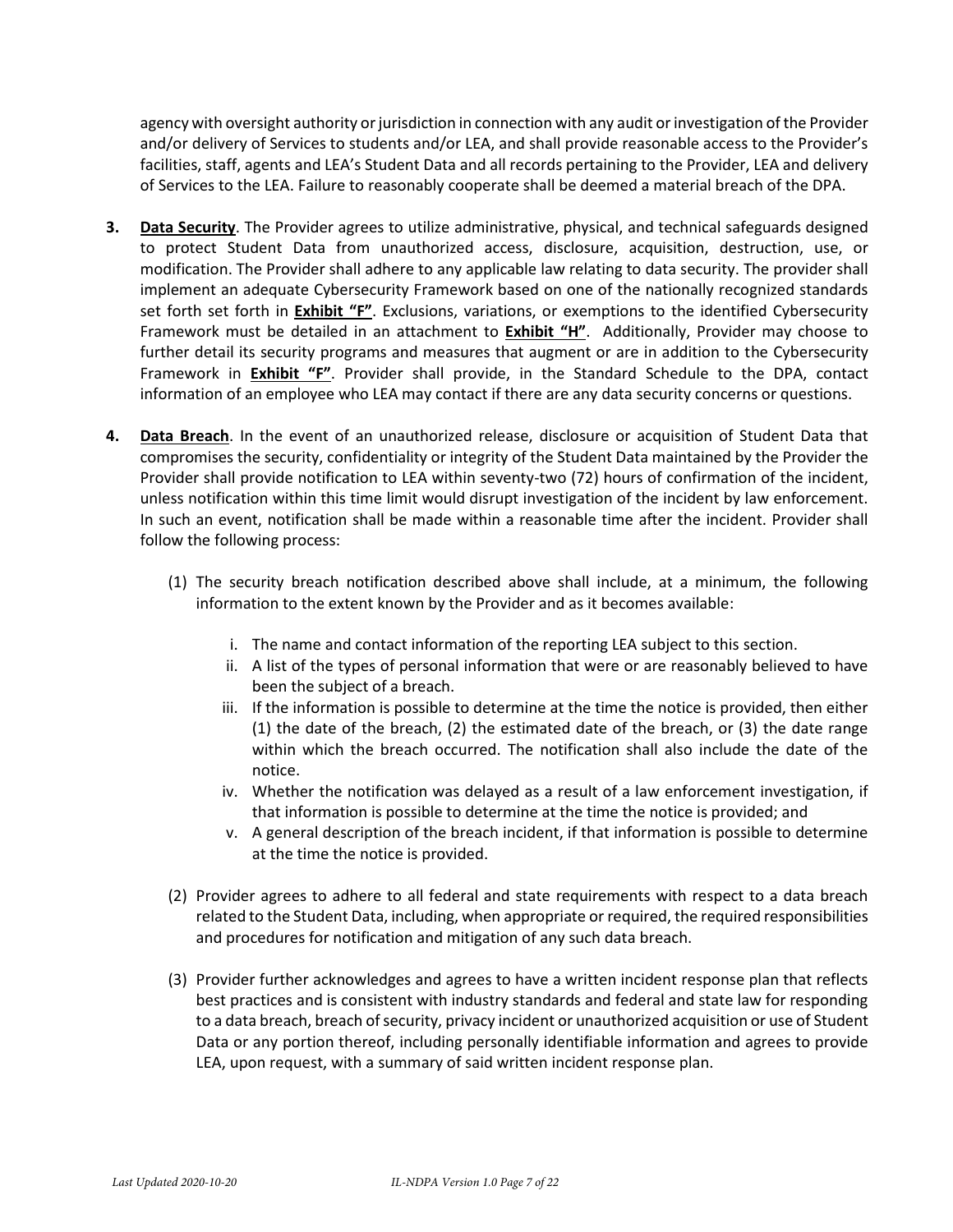- (4) LEA shall provide notice and facts surrounding the breach to the affected students, parents or guardians.
- (5) In the event of a breach originating from LEA's use of the Service, Provider shall cooperate with LEA to the extent necessary to expeditiously secure Student Data.

#### **ARTICLE VI: GENERAL OFFER OF TERMS**

Provider may, by signing the attached form of "General Offer of Privacy Terms" (General Offer, attached hereto as **Exhibit "E"**), be bound by the terms of **Exhibit "E"** to any other LEA who signs the acceptance on said Exhibit. The form is limited by the terms and conditions described therein.

### **ARTICLE VII: MISCELLANEOUS**

- **1. Termination**. In the event that either Party seeks to terminate this DPA, they may do so by mutual written consent so long as the Service Agreement has lapsed or has been terminated. Either party may terminate this DPA and any service agreement or contract if the other party breaches any terms of this DPA.
- **2. Effect of Termination Survival**. If the Service Agreement is terminated, the Provider shall destroy all of LEA's Student Data pursuant to Article IV, section 6.
- **3. Priority of Agreements**. This DPA shall govern the treatment of Student Data in order to comply with the privacy protections, including those found in FERPA and all applicable privacy statutes identified in this DPA. In the event there is conflict between the terms of the DPA and the Service Agreement, Terms of Service, Privacy Policies, or with any other bid/RFP, license agreement, or writing, the terms of this DPA shall apply and take precedence. In the event of a conflict between Exhibit H, the SDPC Standard Clauses, and/or the Supplemental State Terms, Exhibit H will control, followed by the Supplemental State Terms. Except as described in this paragraph herein, all other provisions of the Service Agreement shall remain in effect.
- **4. Entire Agreement**. This DPA and the Service Agreement constitute the entire agreement of the Parties relating to the subject matter hereof and supersedes all prior communications, representations, or agreements, oral or written, by the Parties relating thereto. This DPA may be amended and the observance of any provision of this DPA may be waived (either generally or in any particular instance and either retroactively or prospectively) only with the signed written consent of both Parties. Neither failure nor delay on the part of any Party in exercising any right, power, or privilege hereunder shall operate as a waiver of such right, nor shall any single or partial exercise of any such right, power, or privilege preclude any further exercise thereof or the exercise of any other right, power, or privilege.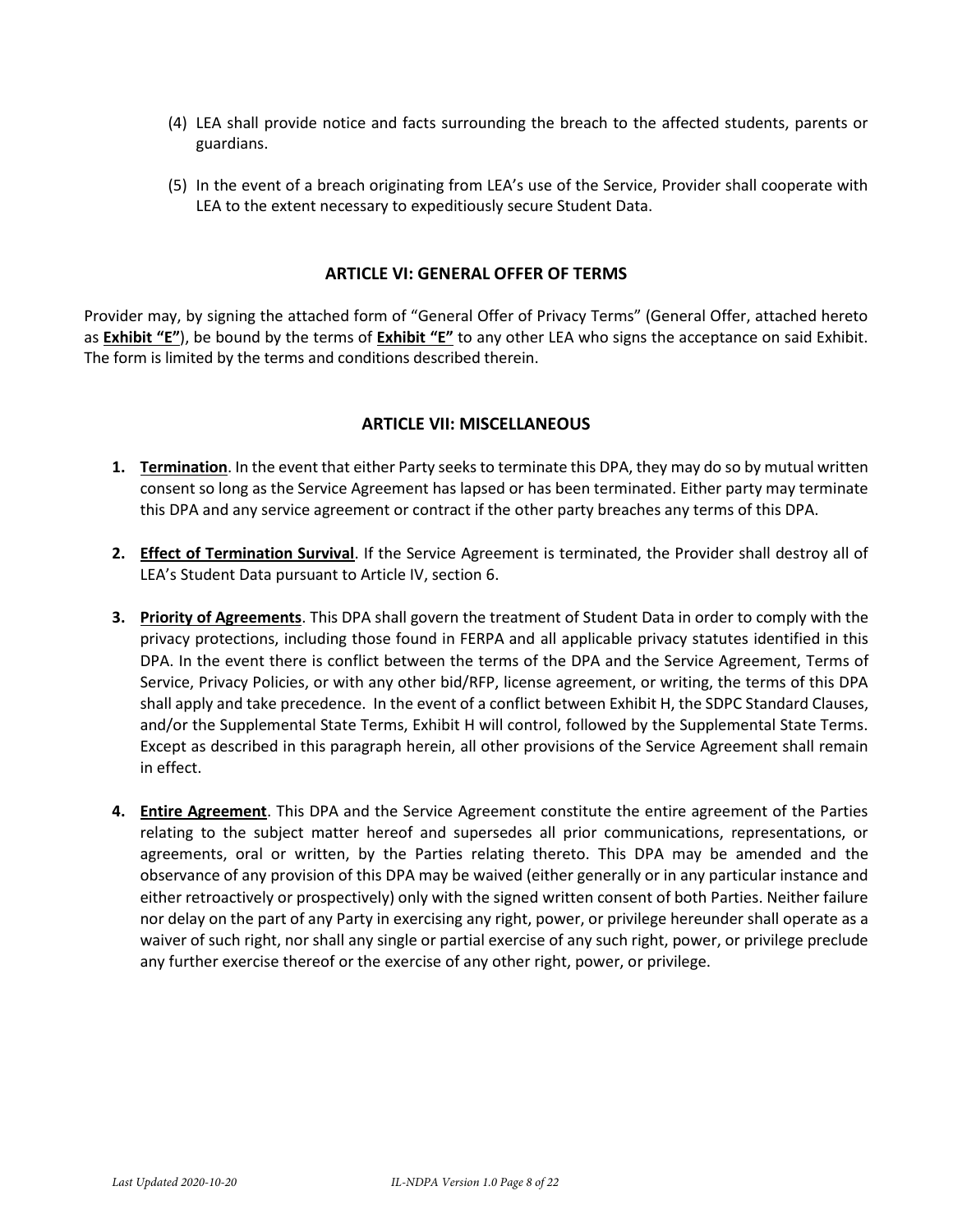- **5. Severability**. Any provision of this DPA that is prohibited or unenforceable in any jurisdiction shall, as to such jurisdiction, be ineffective to the extent of such prohibition or unenforceability without invalidating the remaining provisions of this DPA, and any such prohibition or unenforceability in any jurisdiction shall not invalidate or render unenforceable such provision in any other jurisdiction. Notwithstanding the foregoing, if such provision could be more narrowly drawn so as not to be prohibited or unenforceable in such jurisdiction while, at the same time, maintaining the intent of the Parties, it shall, as to such jurisdiction, be so narrowly drawn without invalidating the remaining provisions of this DPA or affecting the validity or enforceability of such provision in any other jurisdiction.
- **6. Governing Law; Venue and Jurisdiction**. THIS DPA WILL BE GOVERNED BY AND CONSTRUED IN ACCORDANCE WITH THE LAWS OF THE STATE OF THE LEA, WITHOUT REGARD TO CONFLICTS OF LAW PRINCIPLES. EACH PARTY CONSENTS AND SUBMITS TO THE SOLE AND EXCLUSIVE JURISDICTION TO THE STATE AND FEDERAL COURTS FOR THE COUNTY OF THE LEA FOR ANY DISPUTE ARISING OUT OF OR RELATING TO THIS DPA OR THE TRANSACTIONS CONTEMPLATED HEREBY.
- **7. Successors Bound**: This DPA is and shall be binding upon the respective successors in interest to Provider in the event of a merger, acquisition, consolidation or other business reorganization or sale of all or substantially all of the assets of such business In the event that the Provider sells, merges, or otherwise disposes of its business to a successor during the term of this DPA, the Provider shall provide written notice to the LEA no later than sixty (60) days after the closing date of sale, merger, or disposal. Such notice shall include a written, signed assurance that the successor will assume the obligations of the DPA and any obligations with respect to Student Data within the Service Agreement. The LEA has the authority to terminate the DPA if it disapproves of the successor to whom the Provider is selling, merging, or otherwise disposing of its business.
- **8. Authority.** Each party represents that it is authorized to bind to the terms of this DPA, including confidentiality and destruction of Student Data and any portion thereof contained therein, all related or associated institutions, individuals, employees or contractors who may have access to the Student Data and/or any portion thereof.
- **9. Waiver**. No delay or omission by either party to exercise any right hereunder shall be construed as a waiver of any such right and both parties reserve the right to exercise any such right from time to time, as often as may be deemed expedient.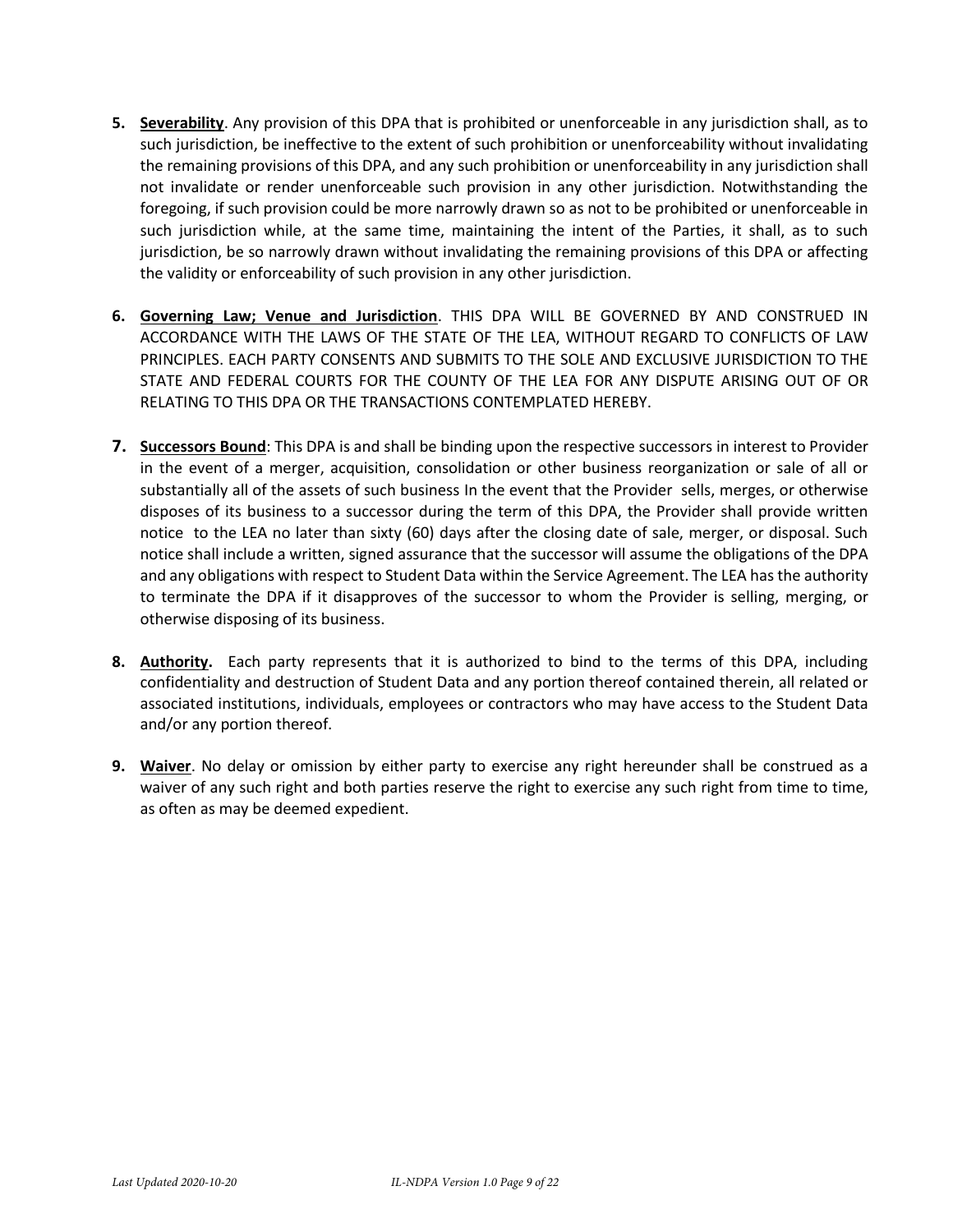### **EXHIBIT "A" DESCRIPTION OF SERVICES**

Curriculum products and related services as follows:

ReadyGen K-6 Palabras a su Paso Salon de clases (c) 2019 MyPerspectives ELD Companion Levels, C-I iLit 45, Levels A-G iLit ELL, Levels A-G United States History, non-AP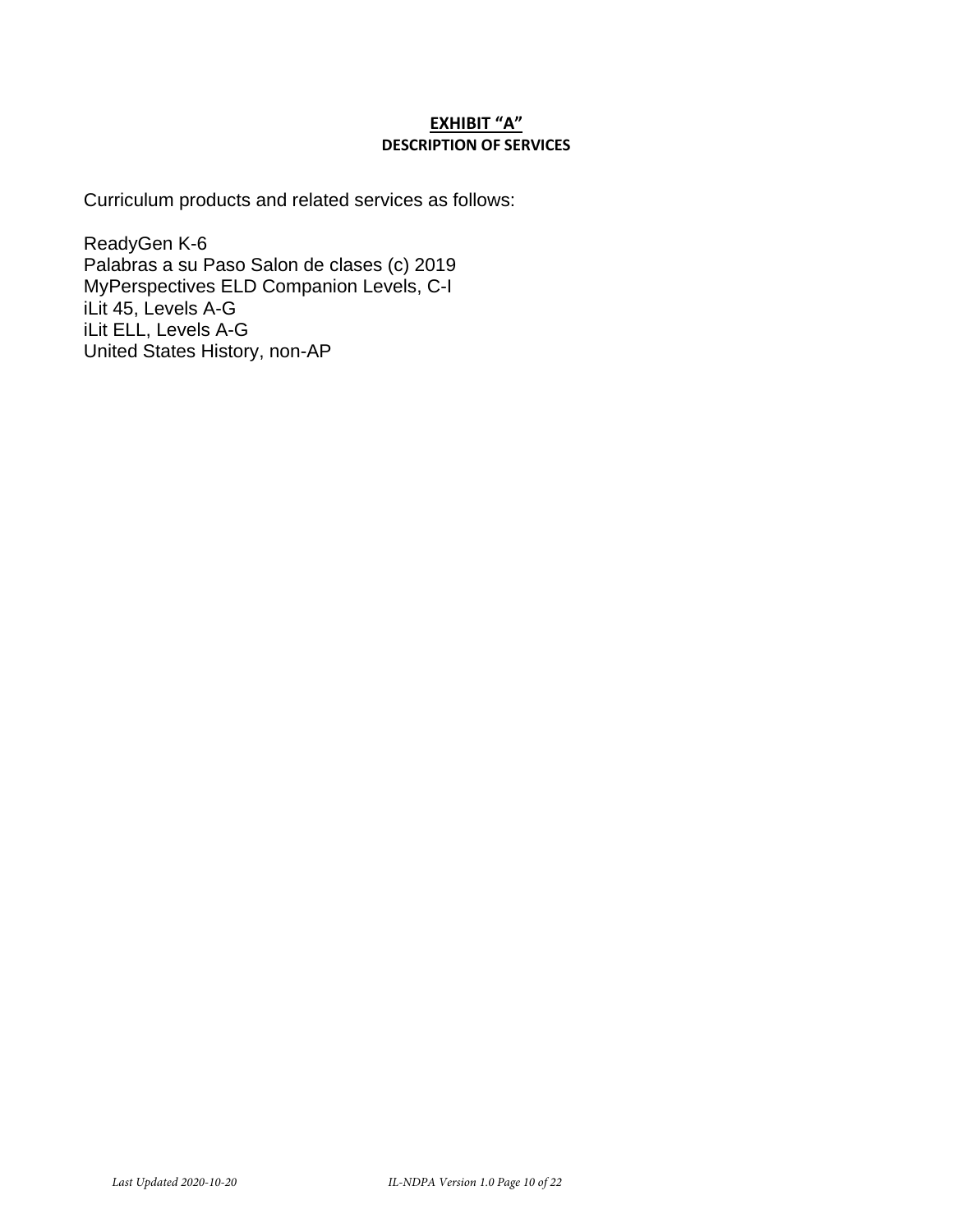### **EXHIBIT "B" SCHEDULE OF DATA**

| <b>Category of Data</b>           | <b>Check if Used</b><br><b>Elements</b><br>by Your System               |   |  |
|-----------------------------------|-------------------------------------------------------------------------|---|--|
| <b>Application Technology</b>     | IP Addresses of users, Use of cookies, etc.                             | V |  |
| Meta Data                         | Other application technology meta data-Please specify:                  |   |  |
| <b>Application Use Statistics</b> | Meta data on user interaction with application                          | V |  |
| Assessment                        | Standardized test scores                                                |   |  |
|                                   | Observation data                                                        | V |  |
|                                   | Other assessment data-Please specify:                                   |   |  |
|                                   | End of chapter topic, unit tests                                        |   |  |
| Attendance                        | Student school (daily) attendance data                                  |   |  |
|                                   | Student class attendance data                                           |   |  |
| Communications                    | Online communications captured (emails, blog entries)                   | V |  |
| Conduct                           | Conduct or behavioral data                                              |   |  |
| Demographics                      | Date of Birth                                                           |   |  |
|                                   | Place of Birth                                                          |   |  |
|                                   | Gender                                                                  |   |  |
|                                   | Ethnicity or race                                                       |   |  |
|                                   | Language information (native, or primary language spoken by<br>student) |   |  |
|                                   | Other demographic information-Please specify:                           |   |  |
| Enrollment                        | Student school enrollment                                               |   |  |
|                                   | Student grade level                                                     |   |  |
|                                   | Homeroom                                                                |   |  |
|                                   | Guidance counselor                                                      |   |  |
|                                   | Specific curriculum programs                                            |   |  |
|                                   | Year of graduation                                                      |   |  |
|                                   | Other enrollment information-Please specify:                            |   |  |
| Parent/Guardian Contact           | Address                                                                 |   |  |
| Information                       | Email                                                                   |   |  |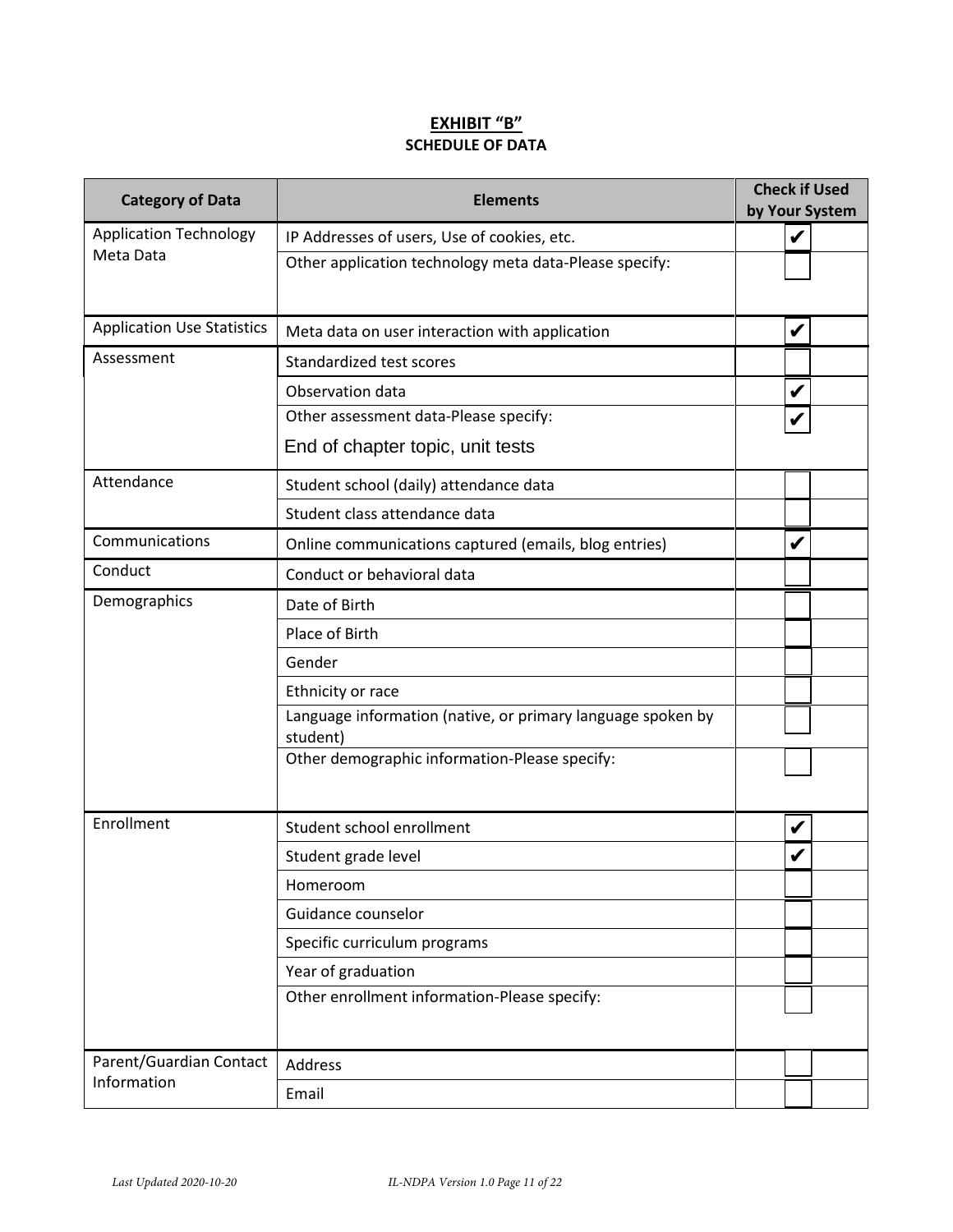| <b>Category of Data</b>              | <b>Check if Used</b><br><b>Elements</b><br>by Your System                                                                    |  |   |  |
|--------------------------------------|------------------------------------------------------------------------------------------------------------------------------|--|---|--|
|                                      | Phone                                                                                                                        |  |   |  |
| Parent/Guardian ID                   | Parent ID number (created to link parents to students)                                                                       |  |   |  |
| Parent/Guardian Name                 | First and/or Last                                                                                                            |  |   |  |
| Schedule                             | Student scheduled courses                                                                                                    |  | V |  |
|                                      | <b>Teacher names</b>                                                                                                         |  | V |  |
| Special Indicator                    | English language learner information                                                                                         |  |   |  |
|                                      | Low income status                                                                                                            |  |   |  |
|                                      | Medical alerts/ health data                                                                                                  |  |   |  |
|                                      | Student disability information                                                                                               |  |   |  |
|                                      | Specialized education services (IEP or 504)                                                                                  |  |   |  |
|                                      | Living situations (homeless/foster care)                                                                                     |  |   |  |
|                                      | Other indicator information-Please specify:                                                                                  |  |   |  |
|                                      |                                                                                                                              |  |   |  |
| <b>Student Contact</b>               | <b>Address</b>                                                                                                               |  |   |  |
| Information                          | Email                                                                                                                        |  | V |  |
|                                      | Phone                                                                                                                        |  |   |  |
| <b>Student Identifiers</b>           | Local (School district) ID number                                                                                            |  | V |  |
|                                      | State ID number                                                                                                              |  |   |  |
|                                      | Provider/App assigned student ID number                                                                                      |  | V |  |
|                                      | Student app username                                                                                                         |  | V |  |
|                                      | Student app passwords                                                                                                        |  | V |  |
| <b>Student Name</b>                  | First and/or Last                                                                                                            |  |   |  |
| Student In App<br>Performance        | Program/application performance (typing program-student<br>types 60 wpm, reading program-student reads below grade<br>level) |  |   |  |
| <b>Student Program</b><br>Membership | Academic or extracurricular activities a student may belong to<br>or participate in                                          |  |   |  |
| <b>Student Survey</b><br>Responses   | Student responses to surveys or questionnaires                                                                               |  |   |  |
| Student work                         | Student generated content; writing, pictures, etc.                                                                           |  |   |  |
|                                      | Other student work data -Please specify:                                                                                     |  |   |  |
|                                      |                                                                                                                              |  |   |  |
| Transcript                           | Student course grades                                                                                                        |  |   |  |
|                                      | Student course data                                                                                                          |  | V |  |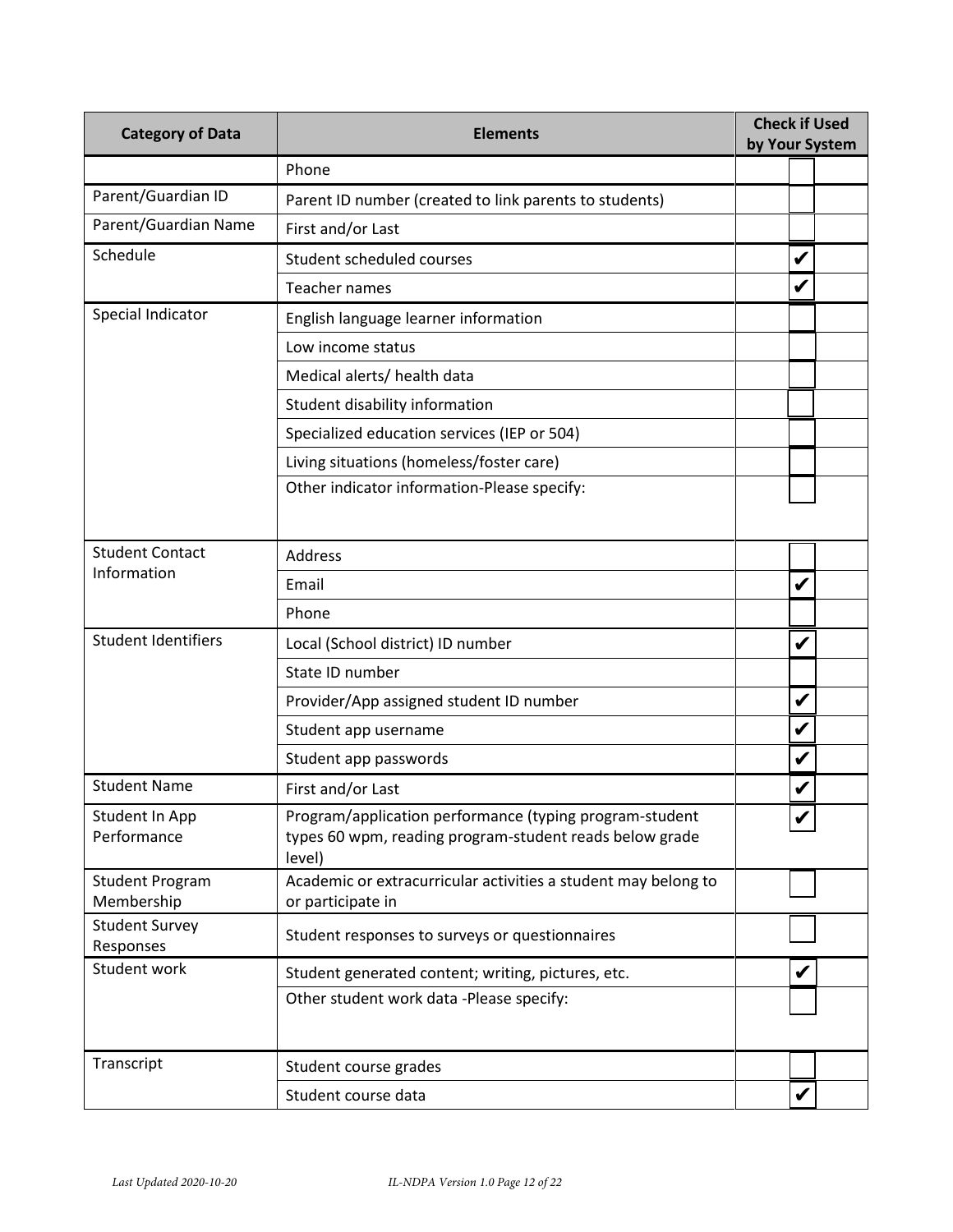| <b>Category of Data</b> | <b>Elements</b>                                                                                                                 | <b>Check if Used</b><br>by Your System |
|-------------------------|---------------------------------------------------------------------------------------------------------------------------------|----------------------------------------|
|                         | Student course grades/ performance scores                                                                                       | V                                      |
|                         | Other transcript data - Please specify:                                                                                         |                                        |
| Transportation          | Student bus assignment                                                                                                          |                                        |
|                         | Student pick up and/or drop off location                                                                                        |                                        |
|                         | Student bus card ID number                                                                                                      |                                        |
|                         | Other transportation data - Please specify:                                                                                     |                                        |
| Other                   | Please list each additional data element used, stored, or<br>collected by your application:                                     |                                        |
| None                    | No Student Data collected at this time. Provider will<br>immediately notify LEA if this designation is no longer<br>applicable. |                                        |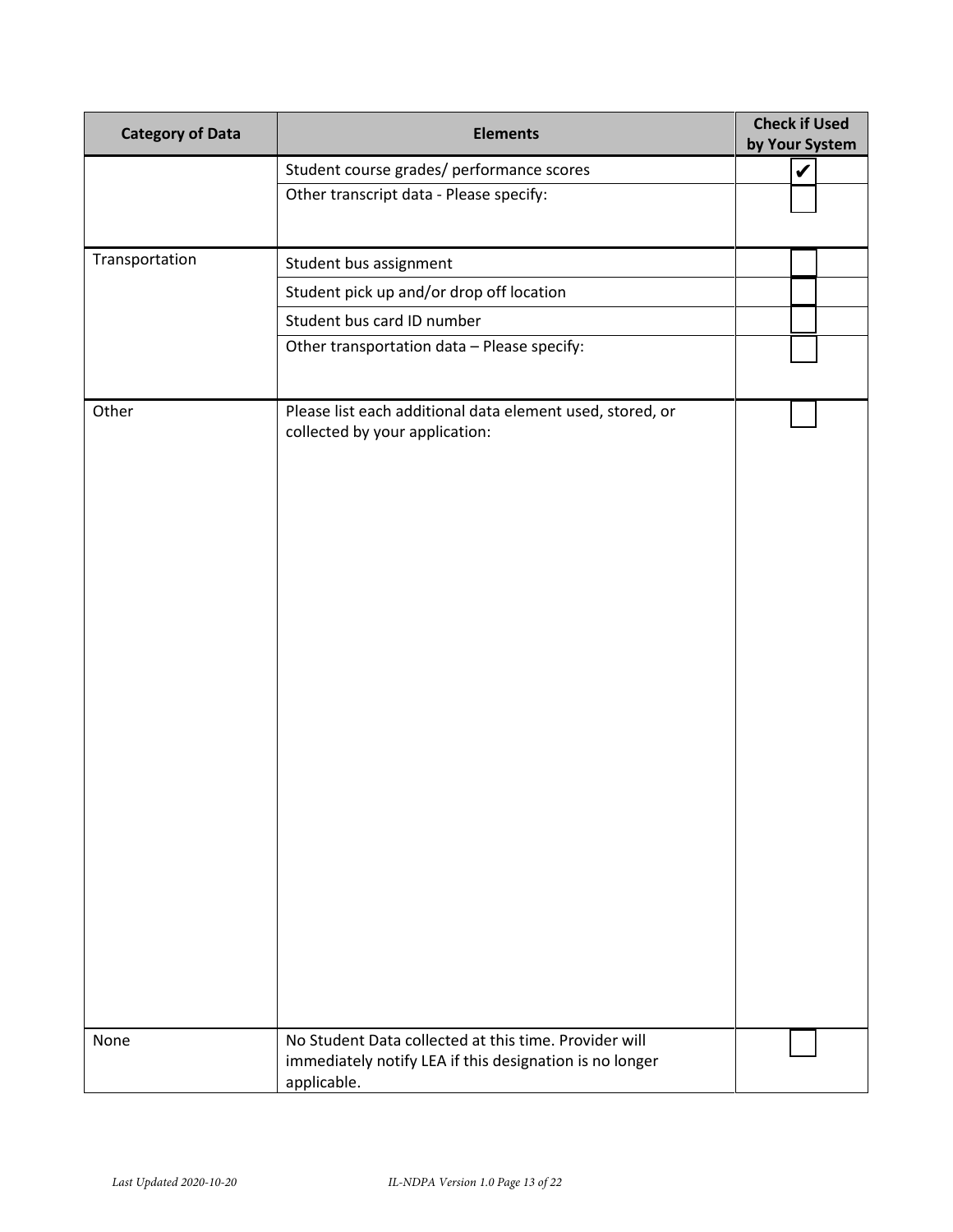## **EXHIBIT "C" DEFINITIONS**

**De-Identified Data and De-Identification**: Records and information are considered to be de-identified when all personally identifiable information has been removed or obscured, such that the remaining information does not reasonably identify a specific individual, including, but not limited to, any information that, alone or in combination is linkable to a specific student and provided that the educational agency, or other party, has made a reasonable determination that a student's identity is not personally identifiable, taking into account reasonable available information.

**Educational Records**: Educational Records are records, files, documents, and other materials directly related to a student and maintained by the school or local education agency, or by a person acting for such school or local education agency, including but not limited to, records encompassing all the material kept in the student's cumulative folder, such as general identifying data, records of attendance and of academic work completed, records of achievement, and results of evaluative tests, health data, disciplinary status, test protocols and individualized education programs.

**Metadata**: means information that provides meaning and context to other data being collected; including, but not limited to: date and time records and purpose of creation Metadata that have been stripped of all direct and indirect identifiers are not considered Personally Identifiable Information.

**Operator**: means the operator of an internet website, online service, online application, or mobile application with actual knowledge that the site, service, or application is used for K–12 school purposes. Any entity that operates an internet website, online service, online application, or mobile application that has entered into a signed, written agreement with an LEA to provide a service to that LEA shall be considered an "operator" for the purposes of this section.

**Originating** LEA: An LEA who originally executes the DPA in its entirety with the Provider.

**Provider**: For purposes of the DPA, the term "Provider" means provider of digital educational software or services, including cloud-based services, for the digital storage, management, and retrieval of Student Data. Within the DPA the term "Provider" includes the term "Third Party" and the term "Operator" as used in applicable state statutes.

**Student Generated Content**: The term "student-generated content" means materials or content created by a student in the services including, but not limited to, essays, research reports, portfolios, creative writing, music or other audio files, photographs, videos, and account information that enables ongoing ownership of student content.

**School Official**: For the purposes of this DPA and pursuant to 34 CFR § 99.31(b), a School Official is a contractor that: (1) Performs an institutional service or function for which the agency or institution would otherwise use employees; (2) Is under the direct control of the agency or institution with respect to the use and maintenance of Student Data including Education Records; and (3) Is subject to 34 CFR § 99.33(a) governing the use and redisclosure of personally identifiable information from Education Records.

**Service Agreement**: Refers to the Contract, Purchase Order or Terms of Service or Terms of Use.

**Student Data**: Student Data includes any data, whether gathered by Provider or provided by LEA or its users, students, or students' parents/guardians, that is descriptive of the student including, but not limited to,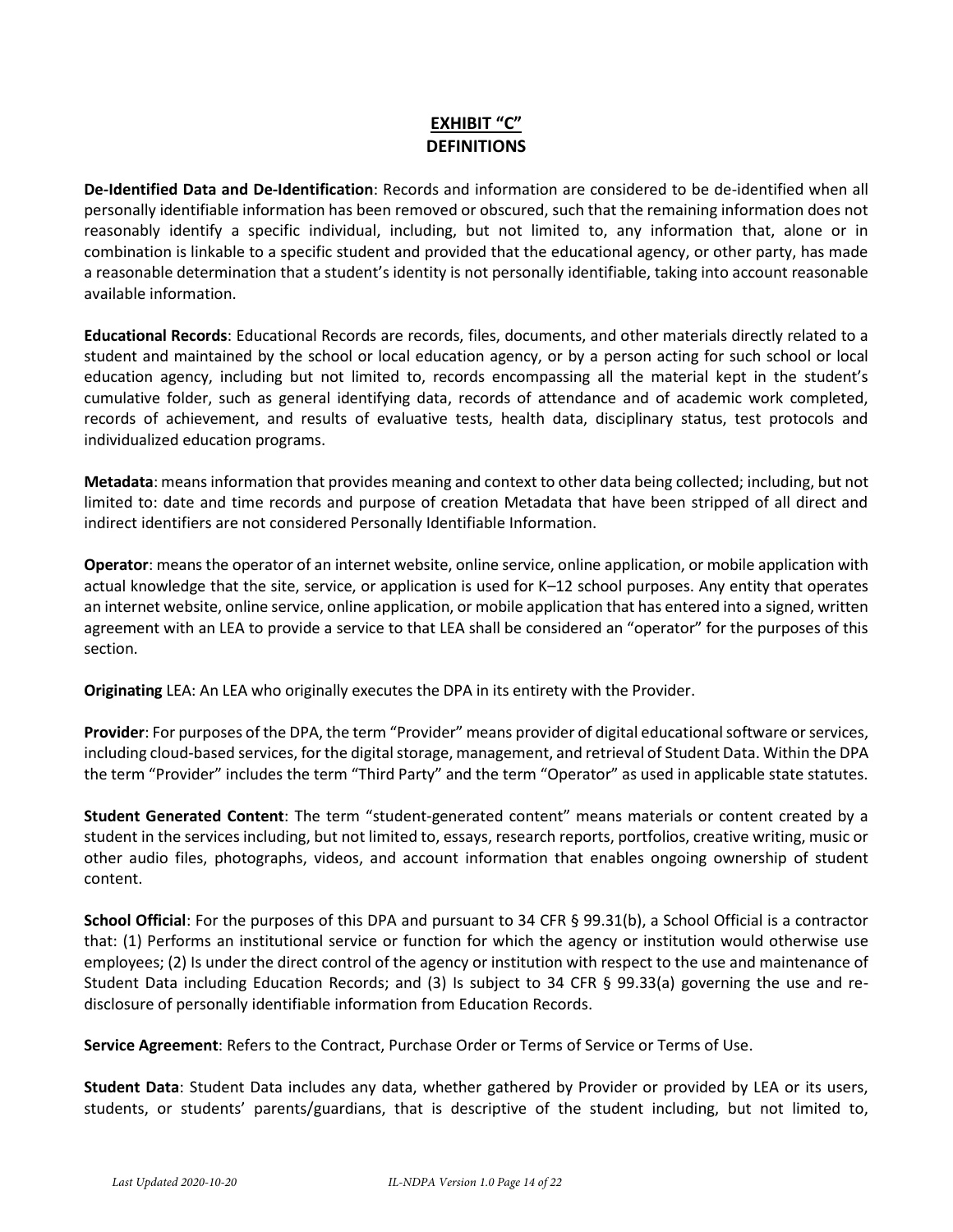information in the student's educational record or email, first and last name, birthdate, home or other physical address, telephone number, email address, or other information allowing physical or online contact, discipline records, videos, test results, special education data, juvenile dependency records, grades, evaluations, criminal records, medical records, health records, social security numbers, biometric information, disabilities, socioeconomic information, individual purchasing behavior or preferences, food purchases, political affiliations, religious information, text messages, documents, student identifiers, search activity, photos, voice recordings, geolocation information, parents' names, or any other information or identification number that would provide information about a specific student. Student Data includes Meta Data. Student Data further includes "personally identifiable information (PII)," as defined in 34 C.F.R. § 99.3 and as defined under any applicable state law. Student Data shall constitute Education Records for the purposes of this DPA, and for the purposes of federal, state, and local laws and regulations. Student Data as specified in **Exhibit "B"** is confirmed to be collected or processed by the Provider pursuant to the Services. Student Data shall not constitute that information that has been anonymized or de-identified, or anonymous usage data regarding a student's use of Provider's services.

**Subprocessor:** For the purposes of this DPA, the term "Subprocessor" (sometimes referred to as the "Subcontractor") means a party other than LEA or Provider, who Provider uses for data collection, analytics, storage, or other service to operate and/or improve its service, and who has access to Student Data.

**Subscribing LEA**: An LEA that was not party to the original Service Agreement and who accepts the Provider's General Offer of Privacy Terms.

**Targeted Advertising:** means presenting an advertisement to a student where the selection of the advertisement is based on Student Data or inferred over time from the usage of the operator's Internet web site, online service or mobile application by such student or the retention of such student's online activities or requests over time for the purpose of targeting subsequent advertisements. "Targeted advertising" does not include any advertising to a student on an Internet web site based on the content of the web page or in response to a student's response or request for information or feedback.

**Third Party**: The term "Third Party" means a provider of digital educational software or services, including cloudbased services, for the digital storage, management, and retrieval of Education Records and/or Student Data, as that term is used in some state statutes. However, for the purpose of this DPA, the term "Third Party" when used to indicate the provider of digital educational software or services is replaced by the term "Provider."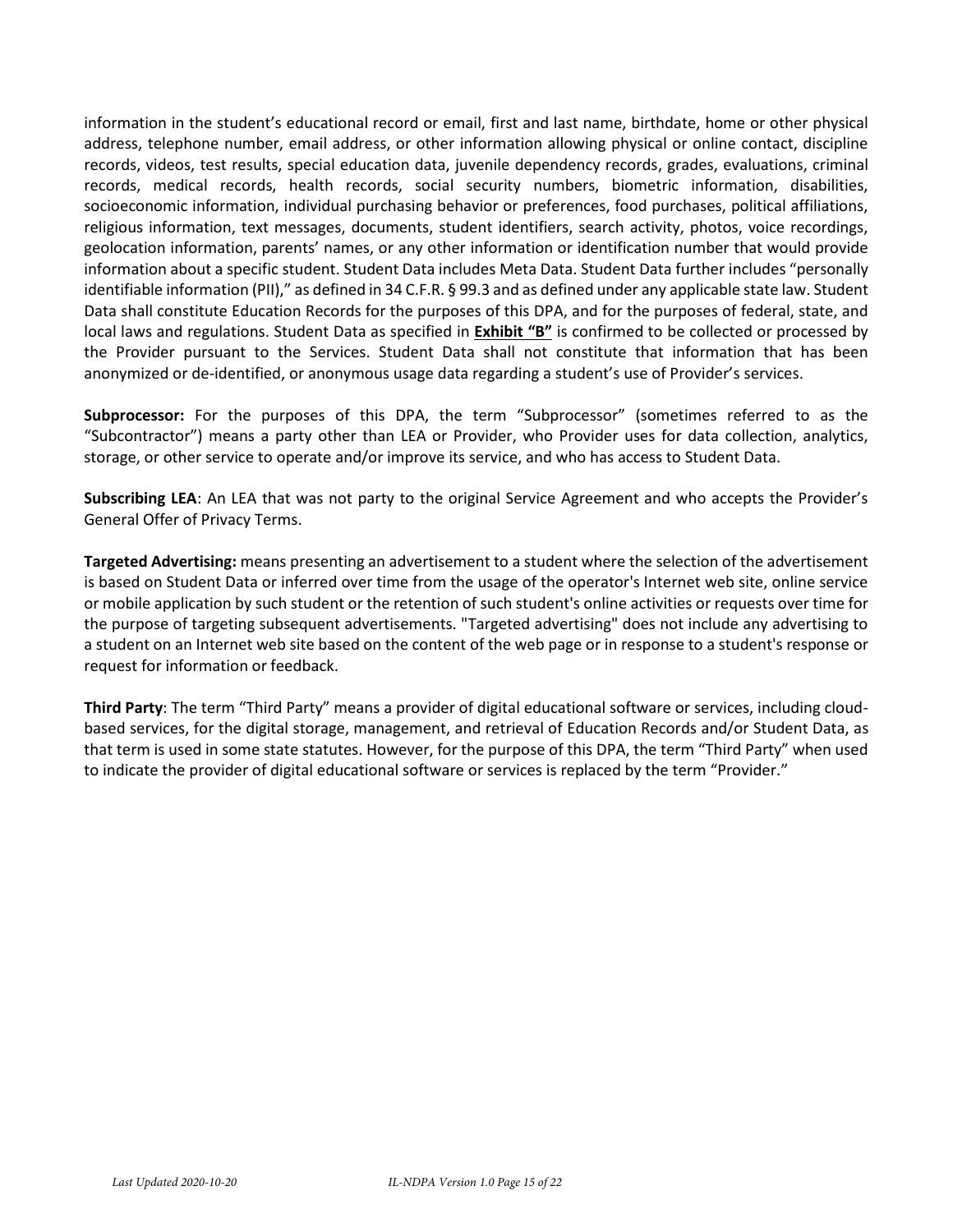| <b>EXHIBIT "D"</b>                |
|-----------------------------------|
| DIRECTIVE FOR DISPOSITION OF DATA |

[**Insert Name of District or LEA**] Provider to dispose of data obtained by Provider pursuant to the terms of the Service Agreement between LEA and Provider. The terms of the Disposition are set forth below:

1. Extent of Disposition

\_\_\_\_\_ Disposition is partial. The categories of data to be disposed of are set forth below or are found in an attachment to this Directive:

[] Disposition is Complete. Disposition extends to all categories of data.

2. Nature of Disposition

Disposition shall be by destruction or deletion of data.  $\Box$  Disposition shall be by a transfer of data. The data shall be transferred to the following site as follows:  $[$ 

3. Schedule of Disposition

Data shall be disposed of by the following date:

\_\_\_\_\_\_\_\_\_\_\_\_\_\_\_\_\_\_\_\_\_\_\_\_\_\_\_\_\_\_\_\_\_\_\_\_\_\_\_\_

\_\_\_\_\_\_\_\_\_\_\_\_\_\_\_\_\_\_\_\_\_\_\_\_\_\_\_\_\_\_\_\_\_\_\_\_\_\_\_\_\_

- $\Box$  As soon as commercially practicable.  $\Box$  By [  $\Box$
- 4. Signature

Authorized Representative of LEA

Date

\_\_\_\_\_\_\_\_\_\_\_\_\_

\_\_\_\_\_\_\_\_\_\_\_\_\_

5. Verification of Disposition of Data

Authorized Representative of Company

Date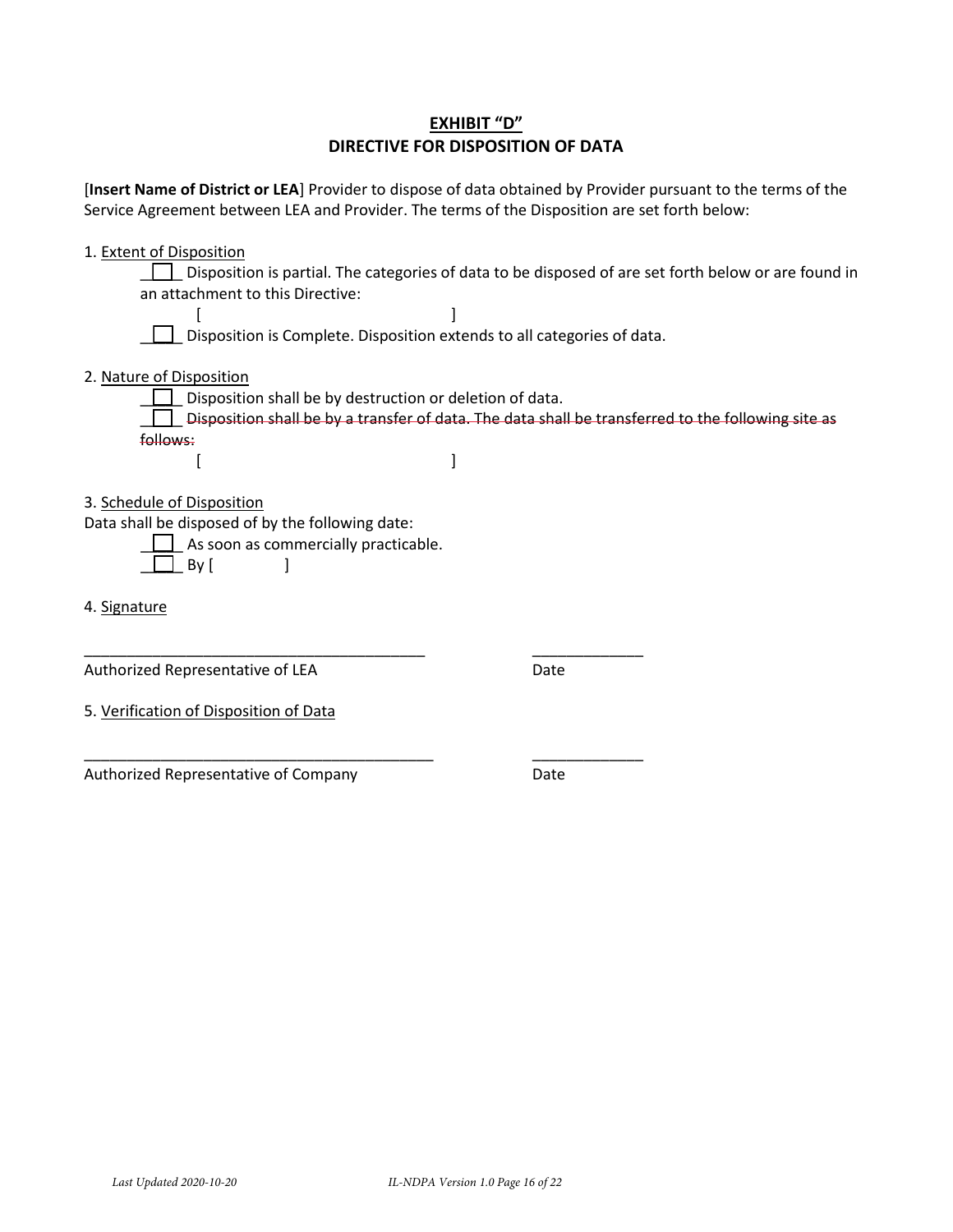### **EXHIBIT "E" GENERAL OFFER OF PRIVACY TERMS**

#### **1**. **Offer of Terms**

Provider offers the same privacy protections found in this DPA between it and [Harvard Community Unit School District 50]("Originating LEA") which is dated [1/8/21  $\qquad$ ], to any other LEA ("Subscribing LEA") who accepts this General Offer of Privacy Terms ("General Offer") through its signature below. This General Offer shall extend only to privacy protections, and Provider's signature shall not necessarily bind Provider to other terms, such as price, term, or schedule of services, or to any other provision not addressed in this DPA. The Provider and the Subscribing LEA may also agree to change the data provided by Subscribing LEA to the Provider to suit the unique needs of the Subscribing LEA. The Provider may withdraw the General Offer in the event of: (1) a material change in the applicable privacy statues; (2) a material change in the services and products listed in the originating Service Agreement; or three (3) years after the date of Provider's signature to this Form. Subscribing LEAs should send the signed **Exhibit "E"** to Provider at the following email address: Jeff.Burklo@Savvas.com Farvard Community Internation Community Internation Community International Community Internations, and Provider School District School District School District School District School District School District School Distri

| BY: Kevin Schutz (Jan 8, 2021 10:20 MST) | $_{\text{Date:}}$ Jan 8, 2021 |  |
|------------------------------------------|-------------------------------|--|
|                                          |                               |  |

## Printed Name: \_\_\_\_\_\_\_\_\_\_\_\_\_\_\_\_\_\_\_\_\_\_\_\_\_\_\_\_\_\_\_\_\_\_\_Title/Position: \_\_\_\_\_\_\_\_\_\_\_\_\_\_\_\_\_\_\_\_\_\_\_\_\_\_\_\_\_\_\_\_ Kevin Schutz VP & Senior Counsel

#### **2**. **Subscribing LEA**

A Subscribing LEA, by signing a separate Service Agreement with Provider, and by its signature below, accepts the General Offer of Privacy Terms. The Subscribing LEA and the Provider shall therefore be bound by the same terms of this DPA for the term of the DPA between the [Harvard Community ] and the Provider. \*\*PRIOR TO ITS EFFECTIVENESS, SUBSCRIBING LEA MUST DELIVER NOTICE OF ACCEPTANCE TO PROVIDER PURSUANT TO ARTICLE VII, SECTION 5. \*\*

| BY:                               |                                                                                                                                                                                                                                |  |  |
|-----------------------------------|--------------------------------------------------------------------------------------------------------------------------------------------------------------------------------------------------------------------------------|--|--|
|                                   | Date: _________________                                                                                                                                                                                                        |  |  |
|                                   |                                                                                                                                                                                                                                |  |  |
|                                   | SCHOOL DISTRICT NAME: UNIVERSITY OF A SERIES OF A SERIES OF A SERIES OF A SERIES OF A SERIES OF A SERIES OF A SERIES OF A SERIES OF A SERIES OF A SERIES OF A SERIES OF A SERIES OF A SERIES OF A SERIES OF A SERIES OF A SERI |  |  |
| DESIGNATED REPRESENTATIVE OF LEA: |                                                                                                                                                                                                                                |  |  |
| Name:                             |                                                                                                                                                                                                                                |  |  |
| Title:                            |                                                                                                                                                                                                                                |  |  |
| Address:                          |                                                                                                                                                                                                                                |  |  |
| Telephone Number:                 |                                                                                                                                                                                                                                |  |  |
| Email:                            |                                                                                                                                                                                                                                |  |  |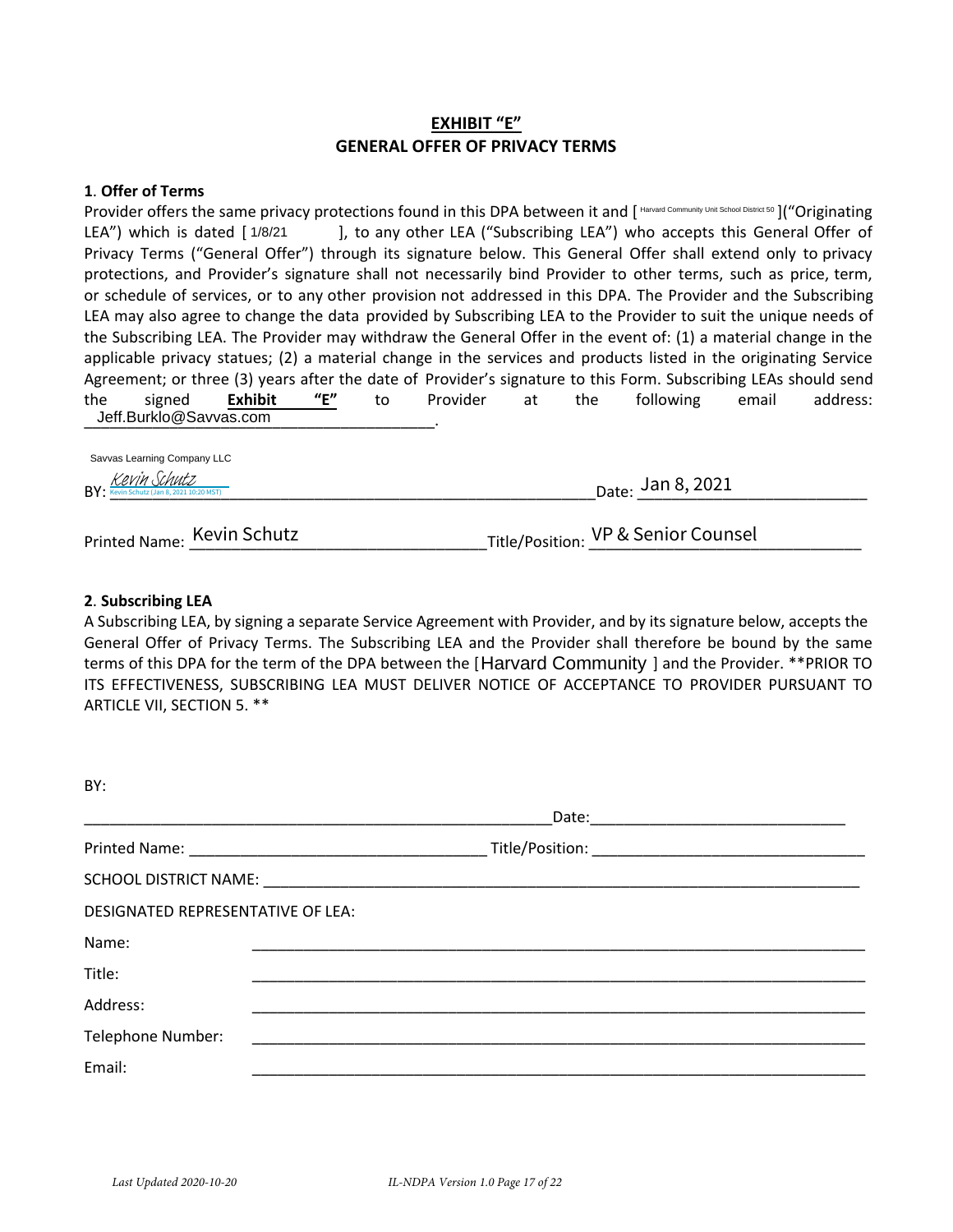## **EXHIBIT "F" DATA SECURITY REQUIREMENTS**

### **Adequate Cybersecurity Frameworks 2/24/2020**

The Education Security and Privacy Exchange ("Edspex") works in partnership with the Student Data Privacy Consortium and industry leaders to maintain a list of known and credible cybersecurity frameworks which can protect digital learning ecosystems chosen based on a set of guiding cybersecurity principles\* ("Cybersecurity Frameworks") that may be utilized by Provider .

| <b>MAINTAINING ORGANIZATION/GROUP</b>                                                   | <b>FRAMEWORK(S)</b>                                                                                                                  |
|-----------------------------------------------------------------------------------------|--------------------------------------------------------------------------------------------------------------------------------------|
| National Institute of Standards and<br>Technology                                       | NIST Cybersecurity Framework Version 1.1                                                                                             |
| National Institute of Standards and<br>Technology                                       | NIST SP 800-53, Cybersecurity Framework for<br>Improving Critical Infrastructure Cybersecurity<br>(CSF), Special Publication 800-171 |
| International Standards Organization                                                    | Information technology - Security techniques<br>- Information security management systems<br>(ISO 27000 series)                      |
| Secure Controls Framework Council, LLC                                                  | Security Controls Framework (SCF)                                                                                                    |
| Center for Internet Security                                                            | CIS Critical Security Controls (CSC, CIS Top 20)                                                                                     |
| Office of the Under Secretary of Defense for<br>Acquisition and Sustainment (OUSD(A&S)) | <b>Cybersecurity Maturity Model Certification</b><br>(CMMC, ~FAR/DFAR)                                                               |

Cybersecurity Frameworks

*Please visit http://www.edspex.org for further details about the noted frameworks.*

\*Cybersecurity Principles used to choose the Cybersecurity Frameworks are located here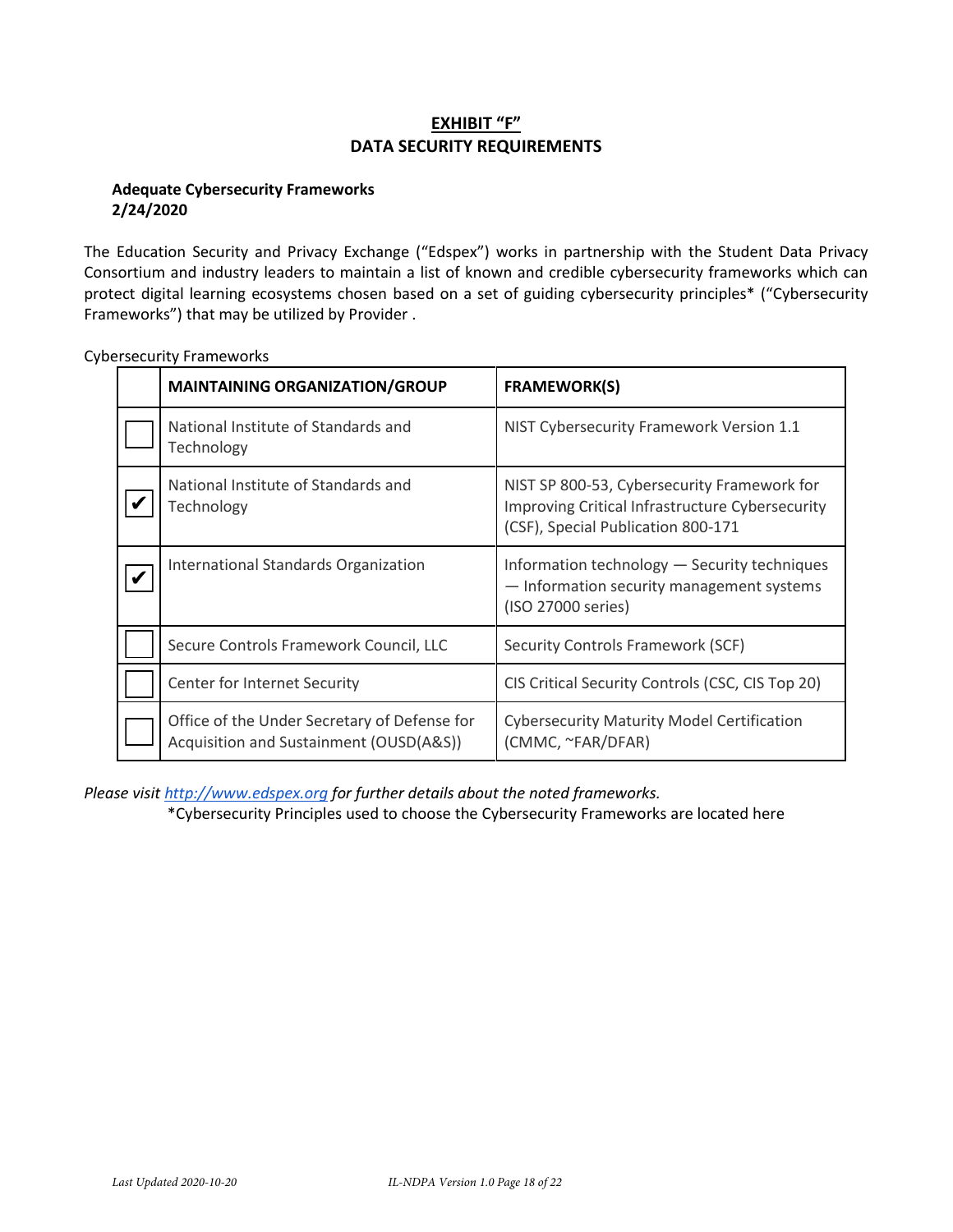#### **EXHIBIT "G" – Supplemental SDPC State Terms for Illinois** Version 1.0

This **Exhibit G**, Supplemental SDPC State Terms for Illinois ("Supplemental State Terms"), effective simultaneously with the attached Student Data Privacy Agreement ("DPA") by and between (the "Local Education Agency" or "LEA") and (the "Provider"), is incorporated in the attached DPA and amends the DPA (and all supplemental terms and conditions and policies applicable to the DPA) as follows: Harvard Community Unit School District 50 Savvas Learning Company LLC

1. **Compliance with Illinois Privacy Laws**. In performing their respective obligations under the Agreement, the LEA and the Provider shall comply with all Illinois laws and regulations pertaining to student data privacy and confidentiality, including but not limited to the Illinois School Student Records Act ("ISSRA"), 105 ILCS 10/, Mental Health and Developmental Disabilities Confidentiality Act ("MHDDCA"), 740 ILCS 110/, Student Online Personal Protection Act ("SOPPA"), 105 ILCS 85/, Identity Protection Act ("IPA"), 5 ILCS 179/, and Personal Information Protection Act ("PIPA"), 815 ILCS 530/.

2. **Definition of "Student Data."** In addition to the definition set forth in **Exhibit C**, Student Data includes any and all "covered information," as that term is defined in Section 5 of SOPPA (105 ILCS 85/5), and Student Data shall constitute "school student records" as that term is defined in Section 2 of ISSRA (105 ILCS 10/2(d)).

3. **School Official Designation.** Pursuant to Article I, Paragraph 1 of the DPA Standard Clauses, and in accordance with FERPA, ISSRA and SOPPA, in performing its obligations under the DPA, the Provider is acting as a school official with legitimate educational interest; is performing an institutional service or function for which the LEA would otherwise use its own employees; is under the direct control of the LEA with respect to the use and maintenance of Student Data; and is using Student Data only for an authorized purpose.

4. **Limitations on Re-Disclosure.** The Provider shall not re-disclose Student Data to any Third Party or affiliate without the express written permission of the LEA or pursuant to court order, unless such disclosure is otherwise permitted under SOPPA, ISSRA, FERPA, and MHDDCA. In the event a Third Party, including law enforcement or a government entity, contacts the Provider with a request or subpoena for Student Data in the possession of the Provider, the Provider shall redirect the Third Party to seek the data directly from the LEA. In the event the Provider is compelled to produce Student Data to a Third Party in compliance with a court order, Provider shall notify the LEA at least five (5) school days in advance of the court ordered disclosure and, upon request, provide the LEA with a copy of the court order requiring such disclosure.

5. **Notices.** Any notice delivered pursuant to the DPA shall be deemed effective, as applicable, upon receipt as evidenced by the date of transmission indicated on the transmission material, if by e-mail; or four (4) days after mailing, if by first-class mail, postage prepaid.

6. **Parent Right to Access and Challenge Student Data.** The LEA shall establish reasonable procedures pursuant to which a parent, as that term is defined in 105 ILCS 10/2(g), may inspect and/or copy Student Data and/or challenge the accuracy, relevance or propriety of Student Data, pursuant to Sections 5 and 7 of ISSRA (105 ILCS 10/5; 105 ILCS 10/7) and Section 33 of SOPPA (105 ILCS 85/33). The Provider shall respond to any request by the LEA for Student Data in the possession of the Provider, for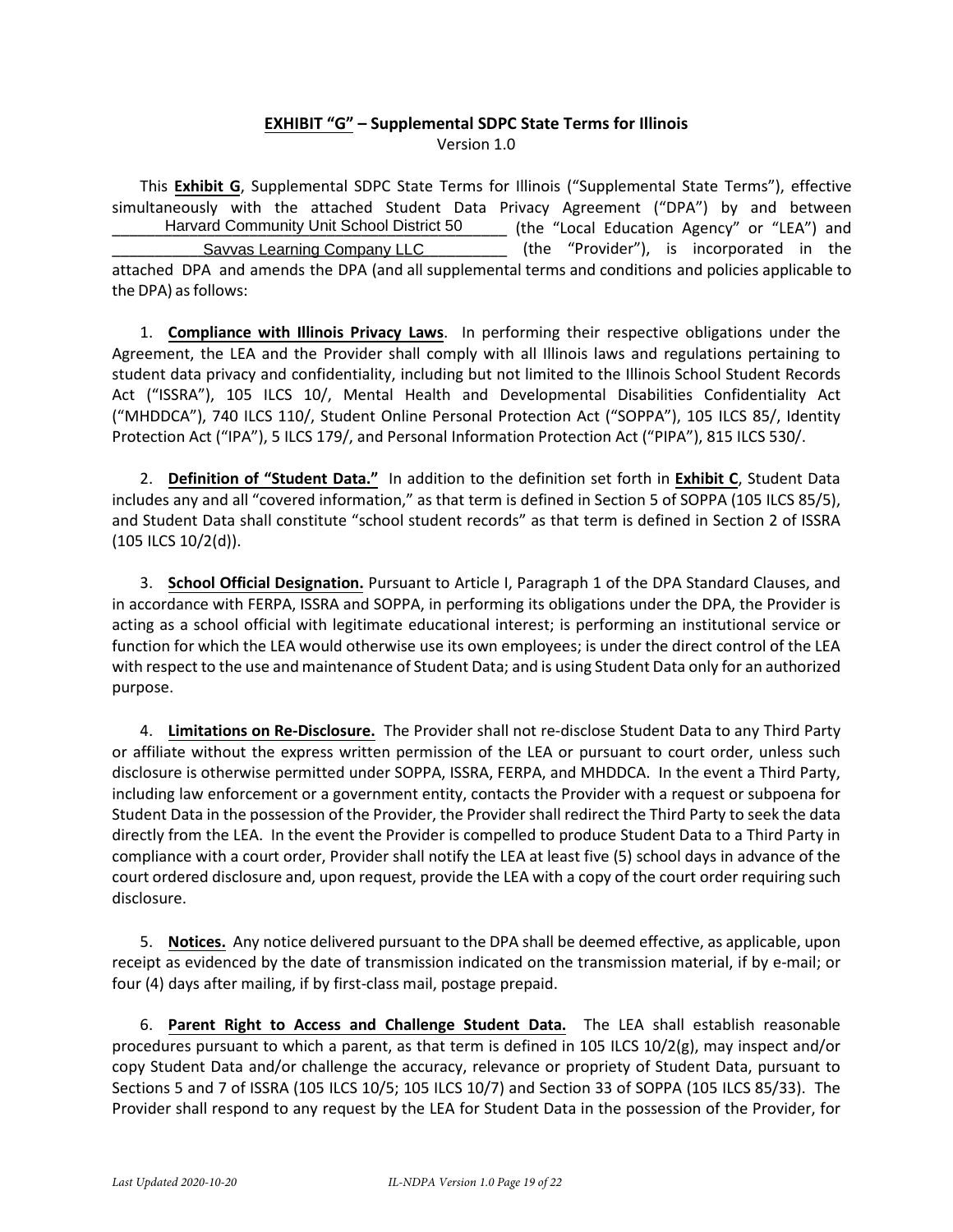purposes of affording a parent an opportunity to inspect and/or copy the Student Data, no later than 10 business days from the date of the request. In the event that a parent contacts the Provider directly to inspect and/or copy Student Data, the Provider shall refer the parent to the LEA, which shall follow the necessary and proper procedures regarding the requested Student Data.

7. **Corrections to Factual Inaccuracies.** In the event that the LEA determines that the Provider is maintaining Student Data that contains a factual inaccuracy, the LEA shall notify the Provider of the factual inaccuracy and the correction to be made. No later than 90 calendar days after receiving the notice of the factual inaccuracy, the Provider shall correct the factual inaccuracy and shall provide written confirmation of the correction to the LEA.

8. **Security Standards.** The Provider shall implement and maintain commercially reasonable security procedures and practices that otherwise meet or exceed industry standards designed to protect Student Data from unauthorized access, destruction, use, modification, or disclosure, including but not limited to the unauthorized acquisition of computerized data that compromises the security, confidentiality, or integrity of the Student Data (a "Security Breach"). For purposes of the DPA and this **Exhibit G**, "Security Breach" does not include the good faith acquisition of Student Data by an employee or agent of the Provider or LEA for a legitimate purpose of the Provider or LEA, so long as the Student Data is used solely for purposes permitted by SOPPA and other applicable law, and so long as the Student Data is restricted from further unauthorized disclosure.

9. **Security Breach Notification**. In addition to the information enumerated in Article V, Section 4(1) of the DPA Standard Clauses, any Security Breach notification provided by the Provider to the LEA shall include:

- a. A list of the students whose Student Data was involved in or is reasonably believed to have been involved in the breach, if known; and
- b. The name and contact information for an employee of the Provider whom parents may contact to inquire about the breach.

10. **Reimbursement of Expenses Associated with Security Breach.** In the event of a Security Breach that is attributable to the Provider, the Provider shall reimburse and indemnify the LEA for any and all costs and expenses that the LEA incurs in investigating and remediating the Security Breach, including but not limited to costs and expenses associated with:

- a. Providing notification to the parents of those students whose Student Data was compromised and regulatory agencies or other entities as required by law or contract;
- b. Providing credit monitoring to those students whose Student Data was exposed in a manner during the Security Breach that a reasonable person would believe may impact the student's credit or financial security;
- c. Legal fees, audit costs, fines, and any other fees or damages imposed against the LEA as a result of the security breach; and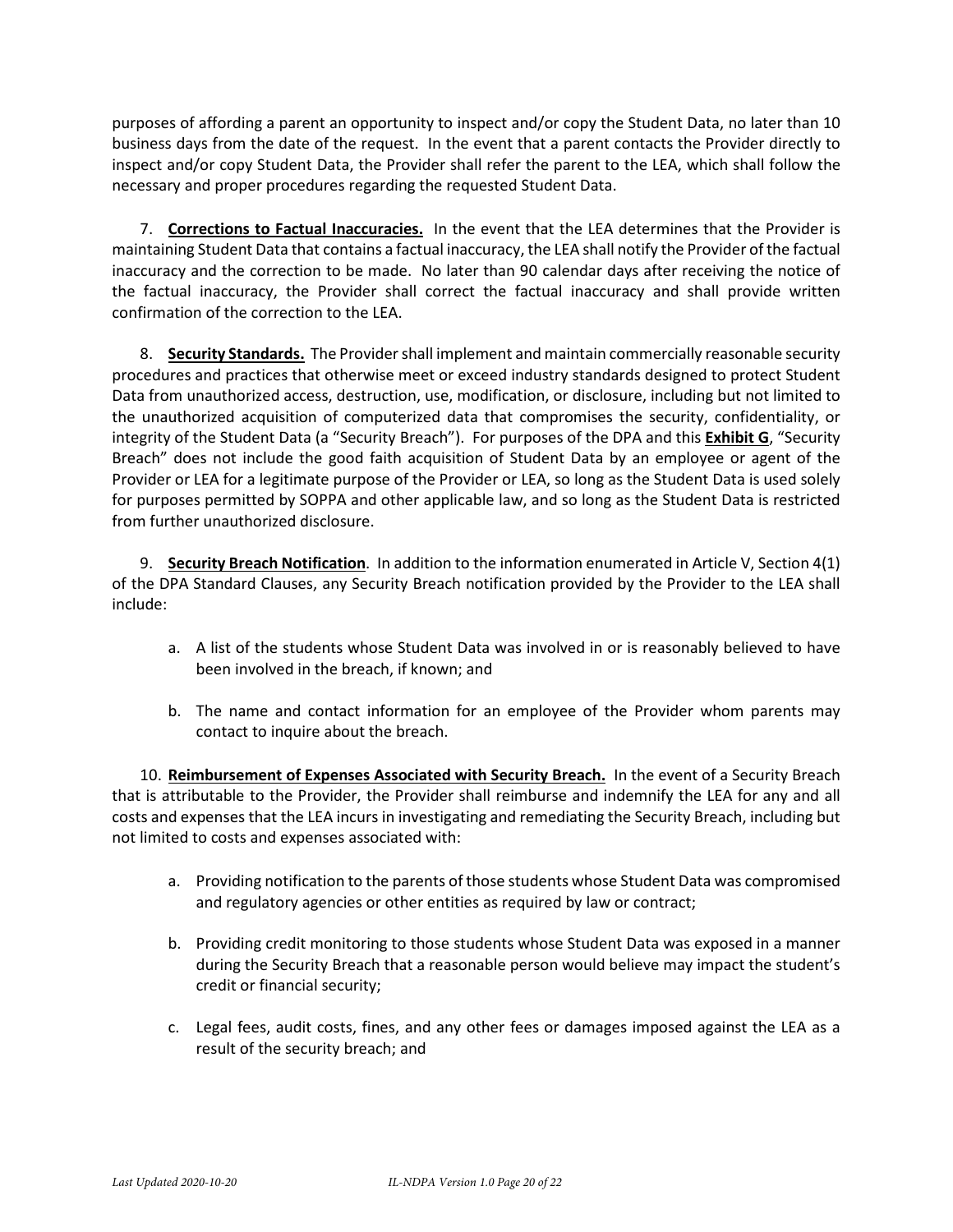d. Providing any other notifications or fulfilling any other requirements adopted by the Illinois State Board of Education or under other State or federal laws.

11. **Transfer or Deletion of Student Data.** The Provider shall review, on an annual basis, whether the Student Data it has received pursuant to the DPA continues to be needed for the purpose(s) of the DPA. If any of the Student Data is no longer needed for purposes of the DPA, the Provider must delete such unnecessary Student Data or transfer to the LEA such unnecessary Student Data. The Provider shall effectuate such transfer or deletion of Student Data and provide written confirmation of said transfer or deletion to the LEA within thirty (30) calendar days of the operator becoming aware that the Student Data is no longer needed for purposes of the DPA.

If the LEA receives a request from a parent, as that term is defined in 105 ILCS 10/2(g), that Student Data being held by the Provider be deleted, the LEA shall determine whether the requested deletion would violate State and/or federal records laws. In the event such deletion would not violate State or federal records laws, the LEA shall forward the request for deletion to the Provider. The Provider shall comply with the request and delete the Student Data within a reasonable time period after receiving the request.

12. **Public Posting of DPA.** Pursuant to SOPPA, the LEA shall publish on its website a copy of the DPA between the Provider and the LEA, including this **Exhibit G**.

13. **Subcontractors.** By no later than (5) business days after the date of execution of the DPA, the Provider shall provide the LEA with a list of any subcontractors to whom Student Data may be disclosed or a link to a page on the Provider's website that clearly lists any and all subcontractors to whom Student Data may be disclosed. This list shall, at a minimum, be updated and provided to the LEA by the beginning of each fiscal year (July 1) and at the beginning of each calendar year (January 1).